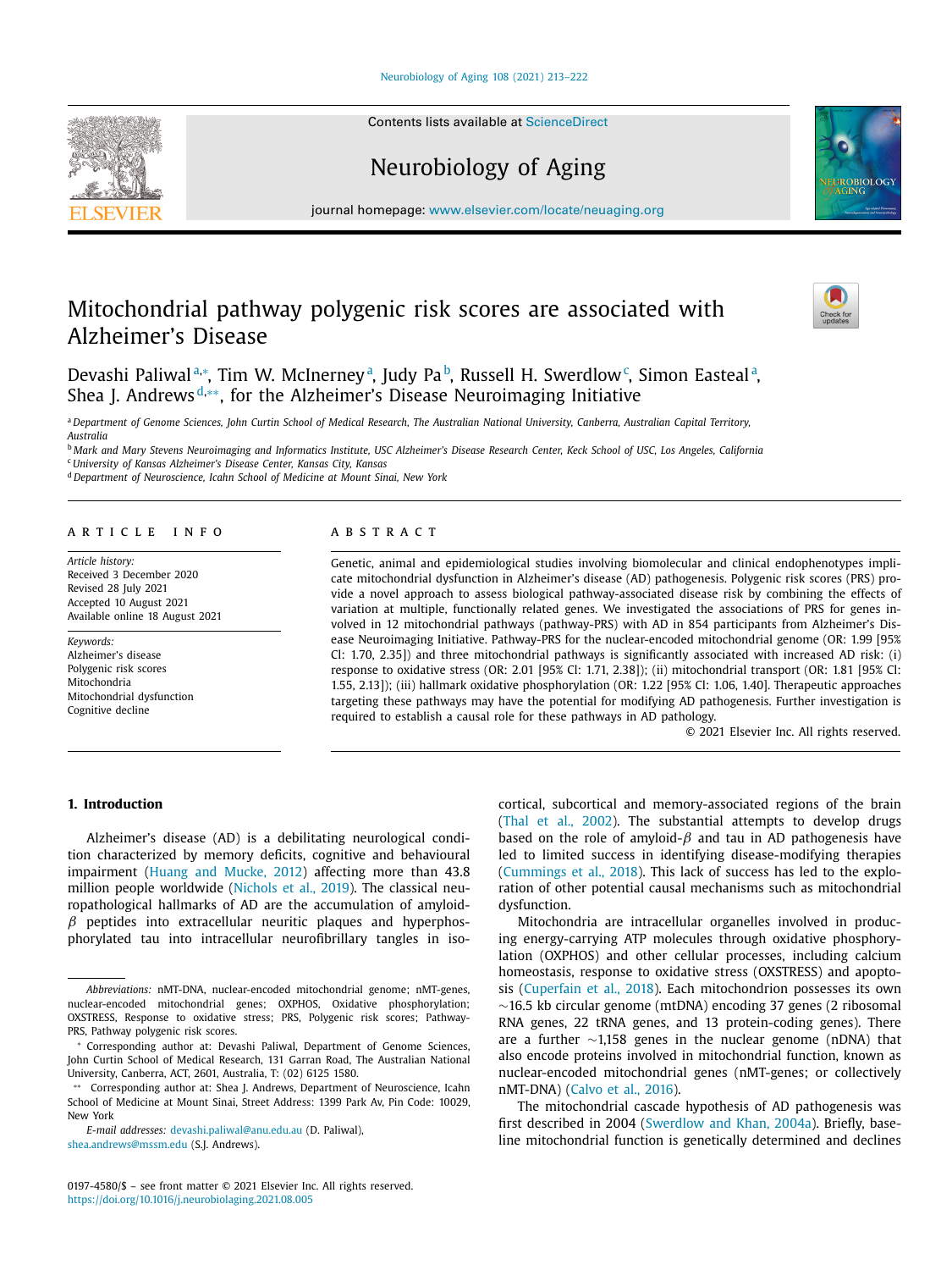with age due to [environmental](#page-9-0) and lifestyle factors (Swerdlow and Khan, 2004a). This declining mitochondrial function is either the primary event initiating  $A\beta$ - or tau-induced toxicity (primary mitochondrial cascade) or a by-product of the amyloid cascade (secondary mitochondrial cascade) that results in AD pathology [\(Swerdlow,](#page-9-0) 2018).

This hypothesis is supported by several lines of evidence. Early epidemiological studies reported a 3-9 fold higher AD risk associated with maternal AD history (possibly associated with maternally-inherited mtDNA) compared with paternal or no AD family history [\(Edland](#page-7-0) et al., 1996). Altered mitochondrial structures and bioenergetics (Hirai et al., [2001\)](#page-7-0), reduced glucose utilization and functional deficits in several mitochondrial enzymes have been observed in AD brains [\(Swerdlow](#page-9-0) and Khan, 2004b). In transgenic *APP* mutant mice, upregulated compensatory mitochondrial mechanisms precede rather than follow amyloid- $\beta$  plaque deposition and behavioural changes [\(Reddy](#page-8-0) et al., 2004). Cell culture studies demonstrate inhibition of mitochondrial COX enzyme activity [\(Gabuzda](#page-7-0) et al., 1994), and increased mitochondrial-generated reactive oxygen species (ROS) [\(Leuner](#page-8-0) et al., 2012) shift AβPP processing towards the amyloidogenic pathway.

Several mitochondrial pathways are dysregulated or dysfunctional in AD. ATP production is reduced due to OXPHOS dysfunction [\(Biffi et](#page-7-0) al., 2014), mitochondrial transport is interrupted (Devi et al., [2006;](#page-7-0) [Manczak](#page-8-0) and Reddy, 2012b), oxidative stress is increased [\(Wang](#page-9-0) et al., 2014), cellular apoptotic pathways are upregulated (Jia et al., [2015\)](#page-7-0), intracellular neuronal calcium levels are increased, calcium buffering mechanisms are dysregulated [\(Jadiya](#page-7-0) et al., 2019), mitochondrial fission is increased and fusion decreased [\(Manczak](#page-8-0) and Reddy, 2012a), mitophagy is defec-tive [\(Fang,](#page-7-0) 2019), and mitochondrial membrane potential ( $mt\Delta\Psi$ ) is reduced [\(Pérez](#page-8-0) et al., 2018). However, the molecular and genetic mechanisms through which the mitochondria mediate, initiate or contribute to AD-related pathology remain unknown and highly debated.

Individually, most variants in the nuclear-encoded mitochondrial genome (nMT-DNA) have sub-threshold (*p* > 10−8) effects on AD risk [\(Kunkle](#page-7-0) et al., 2019a) in genome-wide association studies (GWAS). Greater predictive power is obtained by investigating the combined effect of multiple SNPs as polygenic risk scores (PRS), which can be weighted by their GWAS effect sizes (Choi et al., 2020; [Escott-Price](#page-7-0) et al., 2015). PRSs can also be composed of genetic variants in multiple genes associated with the same biological pathway, forming a pathway-PRS. Taking this approach, we recently demonstrated that PRS composed of sub-threshold variants in nMT-genes is [significantly](#page-7-0) associated with AD (Andrews et al., 2020).

In this study, we use a pathway-based approach, constructing PRSs for sets of genes that encode components of mitochondrial pathways, to investigate their association with AD in a biologically informative way.

# **2. Methods**

## *2.1. Alzheimer's disease neuroimaging initiative*

This study used data from the Alzheimer's Disease Neuroimaging Initiative (ADNI) [\(Weiner](#page-9-0) et al., 2017), last accessed on 28 April 2019 ( $n = 2175$ ). ADNI is a longitudinal study launched in 2004 with the objective of validating amyloid phenotyping, characterizing AD-associated biomarkers, and understanding the genetic underpinnings of AD to inform clinical trial design. ADNI's AD diagnostic criteria are based on both clinical assessments and neurophysiological tests [\(Weiner](#page-9-0) et al., 2017). A case-control study design was employed based on diagnosis at last assessment for each participant.

Participants were excluded if they had any of the following: (i) missing diagnoses ( $n = 33$ ), (ii) diagnosis of mild cognitive impairment (MCI) but not AD (*n* = 558), (iii) missing *APOE* genotype  $(n = 44)$  or missing genome-wide sequencing data  $(n = 517)$ . Only participants with self-reported 'non-Hispanic white' ancestry were included in the study to avoid bias due to population stratification, resulting in the exclusion of 169 additional samples. The final study sample included 854 participants ( $CN = 355$ ,  $AD = 499$ ).

#### *2.2. Genotype data*

Genotype data was obtained from the ADNI database (http: [//adni.loni.usc.edu\).](http://adni.loni.usc.edu) Details of the collection, curation, processing and quality-control of ADNI data are described in detail elsewhere [\(Saykin](#page-8-0) et al., 2015; [Weiner](#page-9-0) et al., 2017). Briefly, nDNA was extracted from whole blood and genotyped on Illumina GWAS arrays for ADNI1 (Illumina Human 610-Quad BeadChip), ADNI GO/2 participants (Illumina HumanOmniExpress BeadChip), and ADNI3 participants (Illumina Infinium Global Screening Array v2) [\(Weiner](#page-9-0) et al., 2017). *APOE* genotyping of the two SNPs (rs429358, rs7412) that distinguish the  $\varepsilon$ 2,  $\varepsilon$ 3, and  $\varepsilon$ 4 alleles was performed separately for all individuals, and quality controlled (Saykin et al., 2015). Missing genotype [information](#page-8-0) was imputed on the Michigan Impute server using MiniMac3 and HRC Reference panel (MAF  $> 1\%, r2 > 0.3$ ).

Standard GWAS quality control [\(Marees](#page-8-0) et al., 2018) of ADNI genotype data included removing: (i) individuals with SNP missingness  $> 5\%$ , (ii) SNPs with sample missingness  $> 5\%$ , (iii) SNPs with MAF  $<$  1%; (iv) ambiguous SNPs, (v) duplicate SNPs, (vi) individuals  $\pm 3$  SD from the mean sample heterozygosity rate (indicative of sample contamination or inbreeding), (vii) SNPs deviating from Hardy-Weinberg equilibrium (HWE) *p* < 10−<sup>6</sup> for cognitively normal controls and *p* < 10−<sup>10</sup> for MCI and AD cases (indicative of possible genotyping errors), (viii) discordance between reported and genetic sex; (ix) cryptic sample relatedness (pi-hat threshold 0.18752) using KING [\(Manichaikul](#page-8-0) et al., 2010); and (x) samples of non-European ancestry  $(\pm 6$  SD from 1000 genomes EUR population mean on 10 PCs).

Principal component analysis (PCA) (Price et al., [2006\)](#page-8-0) was performed using plink version 1.90 beta to obtain eigenvalues and eigenvectors. A scree plot was generated using eigenvalues and the elbow method was used to determine that the first 3 principal components (PCs) explained >90% of the variance due to genetic ancestry. These first 3 PCs were used as covariates in the regression model to correct for residual population stratification (see [section](#page-2-0) 2.4).

#### *2.3. Polygenic risk profiling*

We constructed three whole-genome AD PRSs and 12 mitochondrial pathway-specific PRSs [\(Table](#page-4-0) 2) for each ADNI participant using the 'standard weighted allele' method implemented in PRSice2 and PRSet (Choi and [O'Reilly,](#page-7-0) 2019) for the whole-genome and specific mitochondrial pathway gene sets, respectively.

SNPs were weighted by their GWAS effect sizes from the International Genomics of Alzheimer's Project (IGAP; GWAS Catalog Study ID: GCST007511) [\(Kunkle](#page-7-0) et al., 2019a). We retained GWAS SNPs with a *p*-value threshold ( $P_T$ )  $\leq$  0.5 for computing the PRS. This threshold provided a good model fit for our data (see Appendix C) and is supported by published evidence as the optimum threshold for estimating AD PRSs using common variants (Escott-Price et al., 2015). Linkage [disequilibrium](#page-7-0) (LD) clumping was performed for the whole genome (250 kb window,  $r2 < 0.1$ ) using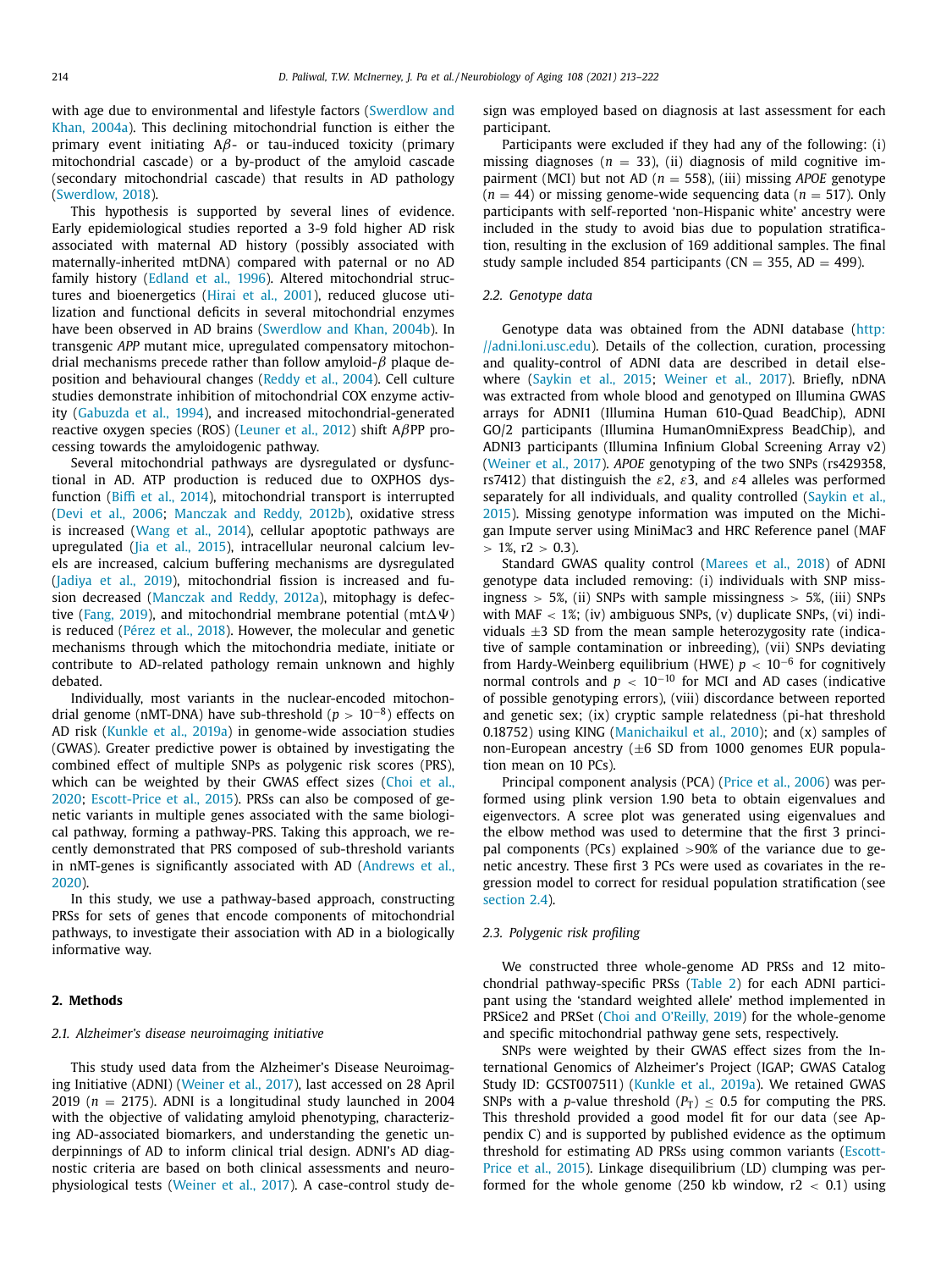<span id="page-2-0"></span>

Legend <sup>+</sup> APOE +/-250 kb and nMT-DNA excluded <sup>A</sup> APOE +/-250 kb excluded -<sup>2</sup> APOE included

Fig. 1. Odds Ratio estimates (95% Confidence intervals) for polygenic risk scores regressed with AD diagnosis. Significance of Competitive p-values reported here, are interpreted as follows: <sup>∗</sup> *p* < 0.05 (significant); ∗∗ *p* < 0.01 (very significant); ∗∗∗ *p* < 0.001 (highly significant). Red squares denote the inclusion of variants in the APOE region, blue triangles denote exclusion of the APOE ± 250 kb region, and the black circle denotes exclusion of the APOE ± 250 kb region and the complete nuclear-encoded mitochondrial genome (nMT-DNA).

PRSice-2 (Choi and [O'Reilly,](#page-7-0) 2019). Set-based LD clumping was performed using PRSet (Choi and [O'Reilly,](#page-7-0) 2019) for pathway-specific polygenic risk scores to retain SNPs in the gene-set regions only (250 kb window,  $r2 < 0.1$ ).

We omitted loci on sex chromosomes and in the major histocompatibility complex (MHC: 28.47 Mb–33.44 Mb, Chr6, GRCh37 (NCBI [GRCh37,](#page-8-0) 2019)) because estimation of polygenic risk scores in these regions is difficult due to their genomic complexity, i.e. mis-mapping of reads due to high sequence homology between X and Y chromosomes, and high polymorphic diversity in the MHC region (Choi et al., [2020;](#page-7-0) [Dawkins](#page-7-0) and Lloyd, 2019). As a result, 40 X-linked nMT-genes (Appendix A) and 5 nMT-genes in the MHC region (Appendix B) were excluded.

#### *2.3.1. Whole-genome polygenic risk scores*

Whole-genome PRS was estimated in three ways: (i) Wholegenome, i.e., for all included

SNPs; (ii) Excluding *APOE* gene ± 250 kb (19:45409011 – 45412650 on GRCh37), to assess effects that are independent of the known AD-risk alleles of the *APOE* and *TOMM40* genes (Yu et al., 2007); and (iii) [Excluding](#page-9-0) the *APOE* gene  $\pm$  250 kb region and nMT-genes, to provide a baseline for estimating nMT-gene-specific effects. Polygenic risk score for *APOE* ± 250 kb region alone was also calculated including SNPs lying within the *APOE* gene and 250 kb high LD window on either side.

## *2.3.2. Mitochondrial pathway-specific polygenic risk scores*

Mitochondrial pathway-specific PRSs were constructed for (i) 12 mitochondrial pathways represented by genesets obtained from the Molecular signatures database (MsigDB) [\(Liberzon,](#page-8-0) 2014) (Table 2) and (ii) the nMT-DNA geneset [\(comprising](#page-4-0) all nMT-genes) obtained from Mitocarta 2.0 [\(Calvo](#page-7-0) et al., 2016). Information about the curation and selection of these pathway genesets is detailed in Appendix D. These genesets were not limited to nMT-genes and include all nuclear genes known to influence or to be involved in mitochondrial function (Appendix E). Only the SNPs in introns and exons defined by GRCh37 gene boundaries (NCBI [GRCh37,](#page-8-0) 2019) were included for PRS calculation.

The association of *TOMM40* with increased AD risk is confounded by its high LD with the *APOE* [\(Roses](#page-8-0) et al., 2016). Therefore, for the nMT-DNA and mitochondrial transport genesets, 2 PRSs were calculated, one that included *TOMM40* and thus the confounding effect of *APOE*, and one that excluded *TOMM40* and thus excluding both the direct effect of *TOMM40* and the confounding effect of *APOE*. All polygenic risk scores were standardized to zscores with respect to the sample mean. A normal PRS distribution was obtained for all genomic regions and pathways assessed here. PRS distribution curves and summary statistics are reported in Appendix J.

# *2.3.3. Variance explained by mitochondrial pathway-specific polygenic risk scores*

The amount of phenotypic variance explained by the genetic contribution of each mitochondrial pathway (represented by the pseudo-r2 metric (Lee et al., [2012\)](#page-8-0)) was calculated using PRSet. Genotypic variance explained by each pathway-PRS was calculated as the additive sum of genetic variance explained by each SNP within genes of that pathway. Results are reported in Appendix F.

#### *2.4. Statistical analysis*

## *2.4.1. Association testing*

Differences in the demographic characteristics of AD cases and CN controls were assessed via one-way ANOVA for continuous variables (age, years of education, Mini Mental State Examination (MMSE) score) and Fisher's exact test for categorical variables (gender, *APOE* genotype). 1-way ANOVA was also performed to assess if there were significant differences in the mean whole-genome PRS and nMT-DNA PRS between the 2 diagnostic groups.

To evaluate the effect of pathway-PRS on AD, a multivariable logistic regression model was run for AD cases vs. CN controls. Age, sex, years of education, *APOE* ε4 copy number (0, 1, 2), ADNI cohort (1/2/GO/3), and the first three principal components were included as covariates.

A replication study was performed in a small independent ADNI cohort ( $n = 375$ , CN = 229, AD = 146). These samples were obtained from ADNI1 ( $n = 10$ ), ADNI2 ( $n = 198$ ) and ADNI3 ( $n = 167$ ) and have no overlap with the original target sample. Demographics of this cohort and results from the pathway-PRS analysis are reported in Appendix H.

A fixed-effects meta-analysis of the results from association testing of target cohort [\(Table](#page-4-0) 3, Fig. 1) and replication cohort (Appendix H) was performed using the R package 'metafor' [\(Viechtbauer,](#page-9-0) 2010). These results are reported in Appendix I.

The association between pathway-PRS and four AD endophenotypes was also investigated in a larger cohort ( $n = 1065$ , CN = 235,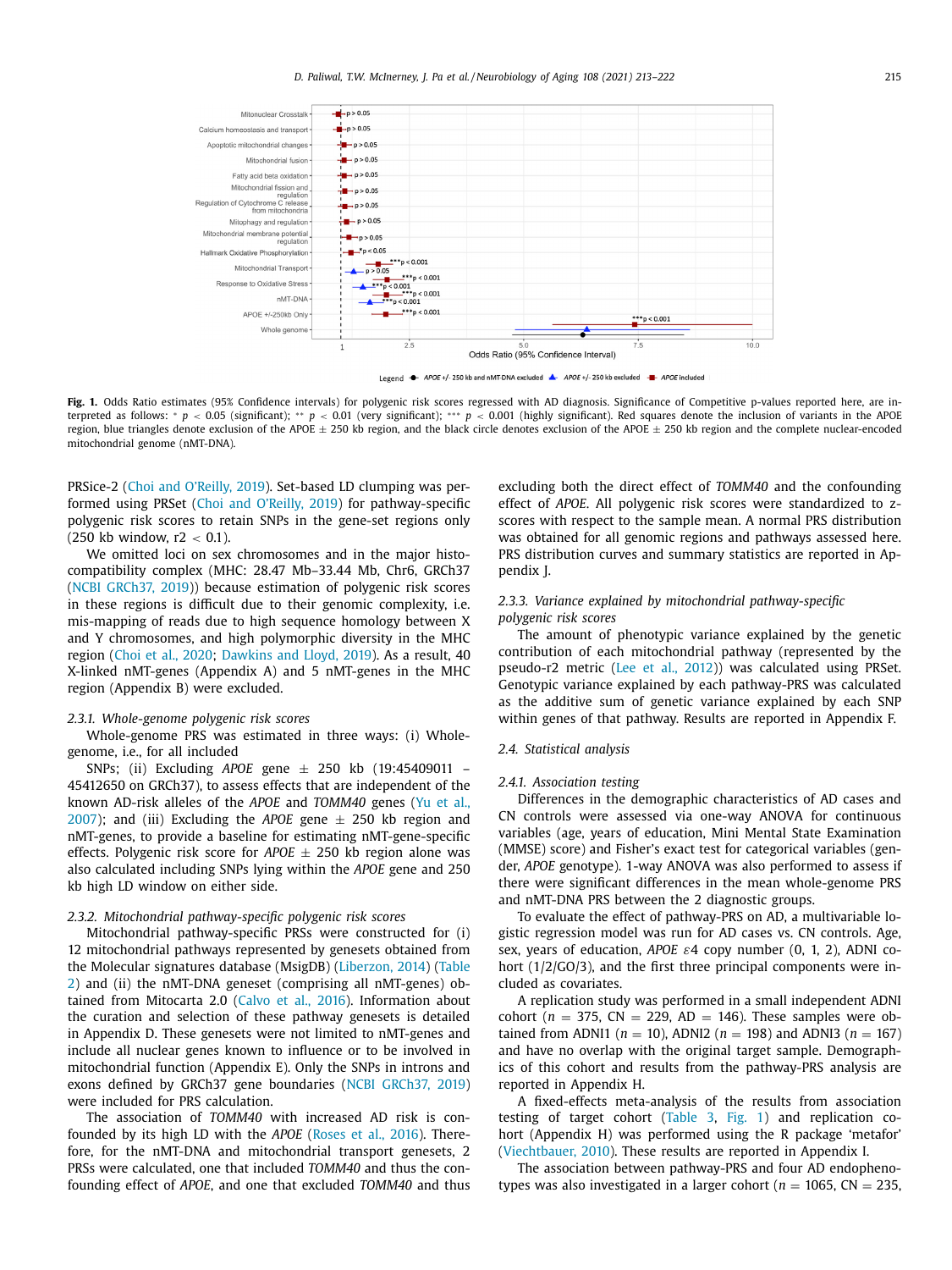|                                      | <b>Diagnosis</b> |              | SMD <sup>c</sup> | $p$ -value <sup>c</sup> |
|--------------------------------------|------------------|--------------|------------------|-------------------------|
|                                      | <b>CN</b>        | AD.          |                  |                         |
| Number of individuals (N)            | 355              | 499          |                  |                         |
| Age (M $(SD)$ years) <sup>b</sup>    | 79.45 (6.82)     | 78.41 (7.63) | 0.143            | p < 0.05                |
| Male $(\%)^a$                        | 192 (22.4)       | 295 (34.5)   | 0.102            | p > 0.05                |
| Education (M (SD) years) $b$         | 16.39 (2.60)     | 15.51 (2.89) | 0.321            | p < 0.001               |
| APOE genotype $(N$ (%)) <sup>a</sup> |                  |              |                  | p < 0.001               |
| $\epsilon$ 2+                        | 47 (5.5)         | 26(3.0)      | 0.284            |                         |
| $\mathcal{E}$ 3/ $\mathcal{E}$ 3     | 219 (25.6)       | 161 (18.8)   | 0.708            |                         |
| $\epsilon$ 4+                        | 91 (10.6)        | 325 (38.0)   | 0.898            |                         |
| MMSE $(M (SD))^b$                    | 28.93 (1.38)     | 19.77 (6.09) | 2.074            | p < 0.001               |
| Whole-genome PRS $(M(SD))^b$         | $-0.47(1.02)$    | 0.34(0.84)   | 0.864            | p < 0.001               |
| nMT-DNA PRS $(M (SD))^b$             | $-0.35(0.94)$    | 0.25(0.97)   | 0.626            | p < 0.001               |

**Table 1** Demographics of ADNI participants ( $n = 854$ ) included in this study

APOE, Apolipoprotein E; CN, Cognitively Normal; AD, Alzheimer's Disease; PRS, Polygenic Risk Score; nMT-DNA, nuclear-encoded mitochondrial DNA.

<sup>a</sup> *Number of individuals (N) and percentage of cohort (%) have been reported for gender and APOE genotypes.*

<sup>b</sup> *Mean (M)* <sup>±</sup> *standard deviation (SD) have been reported for age, education, MMSE (minimental state examination score), whole-genome PRS, and nMT-DNA PRS.*

<sup>c</sup> *One-way ANOVA was performed for continuous variables (age, years of education, MMSE score, whole-genome PRS, and nMT-DNA PRS) and Fisher's exact test for categorical variables (gender, APOE genotypes). SMD (standardized mean difference) and p-values have been reported.*

 $AD = 463$ , MCI = 367). 2 cerebrospinal (CSF) biomarkers - amyloid beta ( $n = 619$ ) and tau levels ( $n = 718$ ), and 2 global cognition scores – ADAS Cog-score ( $n = 1062$ ) and mPACCdigit ( $n = 1065$ ) were examined. Samples sizes for each endophenotype analysis reduced due to missing data. A multivariable linear regression model was run with age, sex, years of education, *APOE* ε4 copy number  $(0, 1, 2)$ , ADNI cohort  $(1/2/GO/3)$ , and first three principal components included as covariates. Demographic statistics and results are reported in Appendix K.

All statistical analyses were performed in R 3.4.4.

#### *2.4.2. Multiple testing burden correction*

*p*-value significance was calculated after correcting for multiple testing burden using two methods (a) False Discovery Rate (FDR < 0.05) using the [Benjamini-Hochberg](#page-7-0) procedure (Benjamini and Hochberg, 1995) embedded within p.adjust() R function, and (b) competitive empirical *p*-value approach using PRSice and PRSet (Choi and [O'Reilly,](#page-7-0) 2019) to compare the outcome of adjusted pvalue significance for each pathway using both methods.

A competitive *p*-value (*Competitive – p*) was obtained for each pathway-PRS as:

$$
Competitive - P = \frac{\sum_{n=1}^{N} I (Pnull < Pobserved) + 1}{N + 1}
$$

where *Pobserved* is the probability of the observed difference between cases and controls for each pathway-PRS, *Pnull* is obtained for SNPs randomly selected from the background exome in numbers (N) equivalent to those in the pathway-PRSs.

PRSet randomly generates hypothetical 'control' pathway gene sets with a similar number of SNPs as the target pathway, then randomly shuffles samples' phenotype (case/control diagnosis) and runs the regression model to obtain a null *p*-value. This is repeated over 10000 permutations to generate a *Pnull* distribution curve, against which the observed p-value of association for that pathway is compared, to determine the *p*-value significance. This approach ensures that a higher *p*-value significance is not simply a consequence of greater number of SNPs in a pathway, since the *p*-value of the target pathway is assessed against a null *p*value distribution generated from hypothetical pathways with the same number of SNPs chosen randomly from the background genome. Pathways yielding both significant FDR-adjusted and competitive *p*-values were deemed as overall significant, while those with inconsistent *p*-value significance were regarded as tentative results.

#### **3. Results**

#### *3.1. Research cohort*

Descriptive statistics for ADNI participants ( $n = 854$ ; CN = 355,  $AD = 499$ ) are presented in (Table 1). There are significant differences between the CN and AD groups for years of education, *APOE* genotype, and MMSE score. The mean whole-genome PRS and complete nMT-DNA PRS are also significantly different between groups, with AD cases having a higher mean PRS than CN controls.

### *3.2. Polygenic scores of the whole nuclear genome and AD risk*

The whole-genome PRS is significantly associated with AD, with a 1 SD increase in the PRS associated with AD (OR: 7.40 [95% Cl: 5.60, 9.97]). These results remain highly significant even after (i) exclusion of *APOE* region ±250kb (OR: 6.37 [95% Cl: 4.81, 8.62]) and (ii) exclusion of both *APOE* region  $\pm$ 250kb and nMTgenes (OR: 6.29 [95% Cl: 4.75, 8.49]) (Fig.1). The OR decreases when these gene regions are excluded, but the confidence intervals largely overlap (Fig.1). These ORs are substantially greater than the OR for *APOE* ±250kb region alone (OR: 1.96 [95% Cl: 1.66, 2.33).

### *3.3. Polygenic scores of nMT-DNA and mitochondrial pathways and AD risk*

The nMT-DNA PRS is significantly associated with AD (OR: 1.99 [95% Cl: 1.70, 2.35]). In the pathway analyses, 3 mitochondrial pathways are significantly associated with AD: (i) OXSTRESS (OR: 2.01 [95% Cl: 1.71, 2.38]); (ii) mitochondrial transport (OR: 1.81 [95% Cl: 1.55, 2.13]); and (iii) hallmark oxidative phosphorylation (OR: 1.22 [95% Cl: 1.06, 1.40]; Fig.1). For the  $mt\Delta\Psi$  regulation pathway (OR: 1.18 [95% Cl: 1.02, 1.36]), the FDR-adjusted p-value is nominally significant ( $p_{\text{FDR}} < 0.05$ ), however the competitive pvalue is not significant ( $p_{\text{competitive}} > 0.05$ ).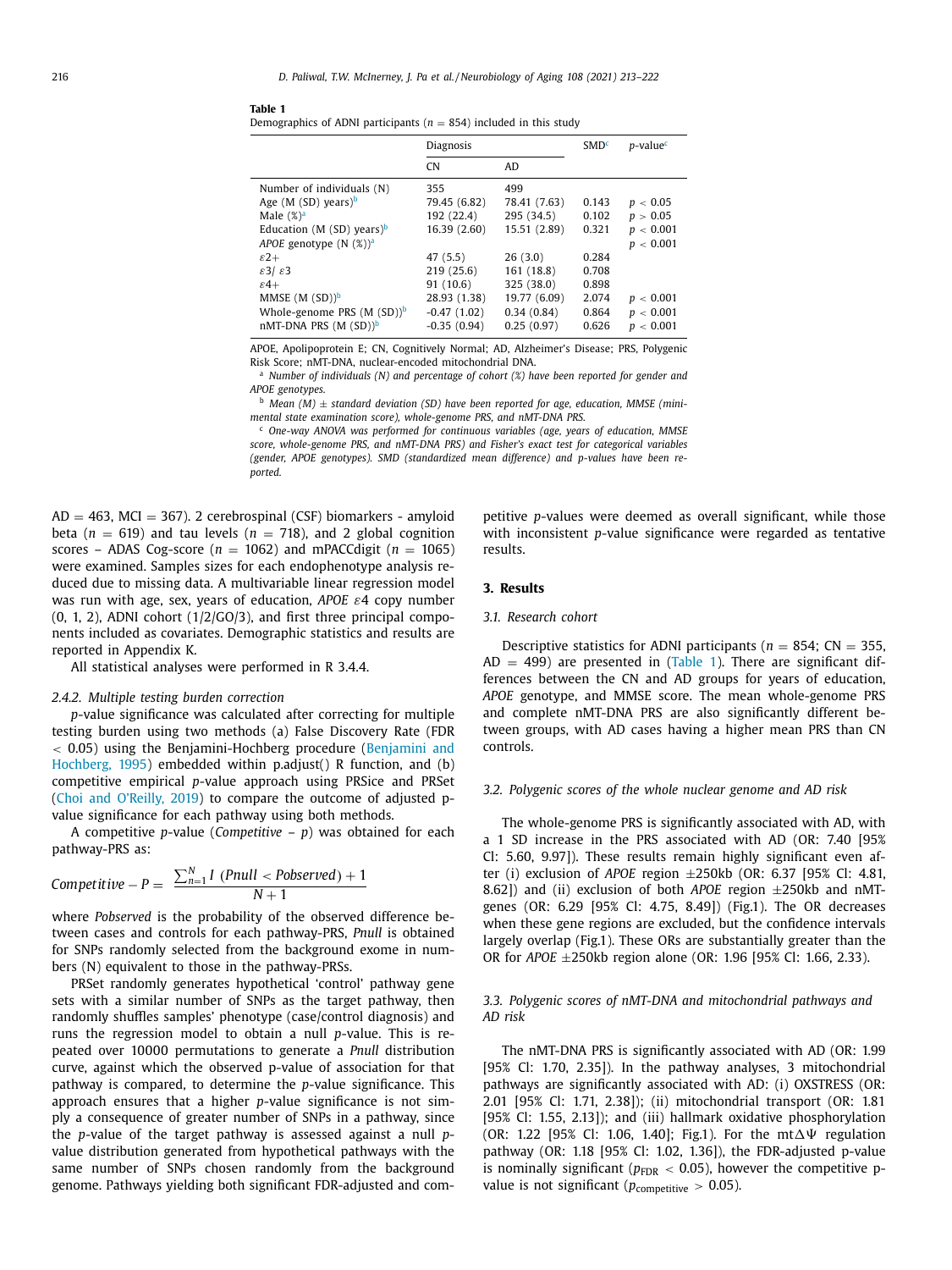#### <span id="page-4-0"></span>**Table 2**

Genomic regions and pathway genesets for which polygenic risk scores were calculated

| Polygenic Risk Score                                                        | Total genes <sup>a</sup> | nMT-genes <sup>a</sup> | $SNPs^b$ |
|-----------------------------------------------------------------------------|--------------------------|------------------------|----------|
| Whole nuclear genome                                                        | 18463                    | 1158                   | 515164   |
| Whole nuclear genome (excluding APOE $\pm$ 250 kb)                          | 18298                    | 1156                   | 515058   |
| Whole nuclear genome (excluding APOE $\pm$ 250kb and nMT-DNA <sup>b</sup> ) | 17142                    | $\Omega$               | 83066    |
| nMT-DNA <sup>c</sup>                                                        | 1158                     | 1158                   | 13992    |
| Response to Oxidative Stress                                                | 352                      | 60                     | 5803     |
| Hallmark Oxidative Phosphorylation                                          | 245                      | 211                    | 2399     |
| Mitochondrial Transport                                                     | 179                      | 107                    | 2394     |
| Apoptotic mitochondrial changes                                             | 58                       | 25                     | 922      |
| Mitochondrial membrane potential regulation                                 | 54                       | 21                     | 1124     |
| Mitonuclear crosstalk                                                       | 38                       | $\Omega$               | 1061     |
| Mitochondrial fission and regulation                                        | 24                       | 13                     | 652      |
| Fatty acid beta-oxidation                                                   | 21                       | 14                     | 211      |
| Calcium homeostasis and transport                                           | 19                       | 7                      | 402      |
| Mitochondrial fusion                                                        | 19                       | 11                     | 262      |
| Mitophagy and regulation                                                    | 171                      | 24                     | 3401     |

APOE, Apolipoprotein E.

<sup>a</sup> *Total number of nuclear genes and nuclear-encoded mitochondrial genes (nMT-genes) in each geneset have been reported.*

<sup>b</sup> *Total number of SNPs included for polygenic risk score calculation for each pathway are reported.*

<sup>c</sup> *nMT-DNA comprises of the complete geneset of nuclear-encoded mitochondrial genome.*

#### **Table 3**

Significant associations of polygenic risk scores for different genomic regions or pathways with Alzheimer's Disease

| Genomic region/ pathway                                 | Including APOE region    |                 |                                              |                                | Excluding APOE $(\pm 250 \text{ kb window})$ |                          |                                         |                                     |
|---------------------------------------------------------|--------------------------|-----------------|----------------------------------------------|--------------------------------|----------------------------------------------|--------------------------|-----------------------------------------|-------------------------------------|
|                                                         | <b>Beta</b> <sup>a</sup> | SE <sup>b</sup> | FDR-adjusted<br><i>p</i> -value <sup>b</sup> | Competitive<br><i>p</i> -value | <b>Beta</b> <sup>a</sup>                     | SE <sup>b</sup>          | FDR-adjusted<br>$p$ -value <sup>c</sup> | Competitive<br>p-value <sup>c</sup> |
| Whole-genome                                            | 13.69                    | 0.14            | $9.27 \times 10^{-34}$                       | $1.00\times10^{-4}$            | 12.44                                        | 0.14                     | $9.94\times10^{-34}$                    | $1.00\times10^{-4}$                 |
| APOE +/- 250 kb region <sup>c</sup>                     | 8.05                     | 0.08            | $2.33 \times 10^{-15}$                       | $1.00\times10^{-4}$            | N/A                                          | N/A                      | N/A                                     | N/A                                 |
| nMT-DNA <sup>d</sup>                                    | 8.37                     | 0.08            | $3.89\times10^{-9}$                          | $1.00 \times 10^{-4}$          | 5.91                                         | 0.08                     | $1.65\times10^{-8}$                     | $1.00\times10^{-4}$                 |
| Response to oxidative stress <sup>d</sup>               | 8.32                     | 0.08            | $3.71\times10^{-6}$                          | $1.00\times10^{-4}$            | 4.75                                         | 0.08                     | $7.51\times10^{-6}$                     | $1.00\times10^{-4}$                 |
| Mitochondrial transport <sup>d</sup>                    | 7.40                     | 0.08            | $6.01 \times 10^{-3}$                        | $1.00 \times 10^{-4}$          | 3.13                                         | 0.07                     | $4.62\times10^{-3}$                     | $1.56\times10^{-1}$                 |
| Hallmark oxidative phosphorylation                      | 2.77                     | 0.07            | $1.18\times10^{-2}$                          | $2.15 \times 10^{-2}$          | $\sim$                                       |                          |                                         | $\overline{\phantom{a}}$            |
| Mitochondrial membrane potential regulation             | 2.28                     | 0.07            | $4.24 \times 10^{-1}$                        | $2.42 \times 10^{-2}$          | Ξ.                                           | $\overline{\phantom{a}}$ |                                         | $\overline{\phantom{0}}$            |
| Mitophagy and regulation                                | 1.64                     | 0.07            | $1.72 \times 10^{-1}$                        | $1.99 \times 10^{-2}$          | $\overline{a}$                               | $\overline{\phantom{a}}$ |                                         | $\overline{\phantom{0}}$            |
| Regulation of cytochrome C release from<br>mitochondria | 1.20                     | 0.07            | $3.33 \times 10^{-1}$                        | $5.42 \times 10^{-2}$          | $\overline{\phantom{0}}$                     |                          |                                         | $\overline{\phantom{0}}$            |
| Mitochondrial fission and regulation                    | 1.20                     | 0.07            | $3.33 \times 10^{-1}$                        | $5.59\times10^{-1}$            |                                              |                          |                                         |                                     |
| Apoptotic mitochondrial changes                         | 0.95                     | 0.07            | $4.02\times10^{-1}$                          | $8.96 \times 10^{-1}$          | ۰                                            | $\overline{\phantom{a}}$ |                                         | $\overline{\phantom{0}}$            |
| Mitochondrial fusion                                    | 0.98                     | 0.07            | $4.02 \times 10^{-1}$                        | $9.99 \times 10^{-1}$          | ۰                                            | $\overline{\phantom{0}}$ |                                         |                                     |
| Fatty acid beta-oxidation                               | 0.99                     | 0.07            | $4.02\times10^{-1}$                          | $9.95 \times 10^{-1}$          | $\overline{\phantom{0}}$                     | $\overline{\phantom{a}}$ | $\overline{\phantom{0}}$                | $\overline{\phantom{0}}$            |
| Calcium homeostasis and transport                       | $-0.47$                  | 0.07            | $6.66\times10^{-1}$                          | $9.99 \times 10^{-1}$          | ۰                                            | $\overline{\phantom{a}}$ | -                                       | $\overline{\phantom{a}}$            |
| Mitonuclear crosstalk                                   | $-0.76$                  | 0.07            | $4.97 \times 10^{-1}$                        | $9.97 \times 10^{-1}$          | $\overline{\phantom{0}}$                     |                          |                                         |                                     |

APOE, Apolipoprotein E. nMT-DNA represents the complete nuclear-encoded mitochondrial geneset.

<sup>a</sup> *Beta denotes beta estimates from multivariate regression between pathway-PRS and diagnosis.*

<sup>b</sup> *Standard errors (SE), FDR-adjusted p-value, and competitive p-value of association are reported.*

 $\alpha$  APOE +/- 250 kb region includes APOE gene and 250 kb window on either side.<br><sup>d</sup> Apart from the whole-genome, only 3 pathway genesets (nMT-DNA, Response to oxidative stress, and Mitochondrial transport) included genes region, therefore only these pathways were tested for association with AD after excluding the APOE +/- 250 kb region, to reduce multiple testing burden. Hence, p-values are NA for *all other pathway genesets.*

The associations of nMT-DNA PRS (OR: 1.63 [95% Cl: 1.39, 1.93]) and OXSTRESS (OR: 1.48 [95% Cl: 1.26, 1.75]) pathways remains significant even after exclusion of the *APOE* ±250kb region (Table.3). For the Mitochondrial transport pathway-PRS (OR: 1.23 [95% Cl: 1.03, 1.48]), the FDR-adjusted *p*-value remains significant  $(p_{\text{FDR}} < 0.01)$ , but the competitive *p*-value becomes non-significant (*p*competitive > 0.05) on *APOE* ±250kb exclusion. Omission of the *APOE* ±250kb region was not necessary for the other pathways because they do not contain genes within this region.

The results from the replication study (reported in Appendix H) showed that the nMT-DNA PRS is significantly associated with AD (OR: 1.65 [95% Cl: 1.30, 2.13]). In the pathway analyses, 2 mitochondrial pathways are significantly associated with AD: (i) OXSTRESS (OR: 1.62 [95% Cl: 1.28, 2.06]) and (ii) mitochondrial transport (OR: 2.02 [95% Cl: 1.58, 2.64]; Appendix H). Wholegenome PRS is significantly associated with AD, with a 1 SD increase in the PRS associated with higher AD risk (OR: 5.41 [95% Cl: 4.93, 6.14]), and remains highly significant even after the exclusion of *APOE* ±250kb region (OR: 4.84 [95% Cl: 4.36, 5.57]).

The results from fixed-effects meta-analysis of both target and replication studies (reported in Appendix I) showed that the nMT-DNA PRS is significantly associated with AD (OR: 1.88 [95% Cl: 1.64, 2.15]). In the pathway analyses, four mitochondrial pathways are significantly associated with AD: (i) OXSTRESS (OR: 1.87 [95% Cl: 1.63, 2.14]), (ii) mitochondrial transport (OR: 1.87 [95% Cl: 1.63, 2.14]), (iii) hallmark oxidative phosphorylation (OR: 1.19 [95% Cl: 1.05, 1.34]), and (iv) mitochondrial membrane potential regulation (OR: 1.15 [95% Cl: 1.02, 1.30]). Even after the exclusion of *APOE* ±250kb region, nMT-DNA (OR: 1.51 [95% Cl: 1.31, 1.73]), OXSTRESS (OR: 1.36 [95% Cl: 1.19, 1.56]), and mitochondrial transport path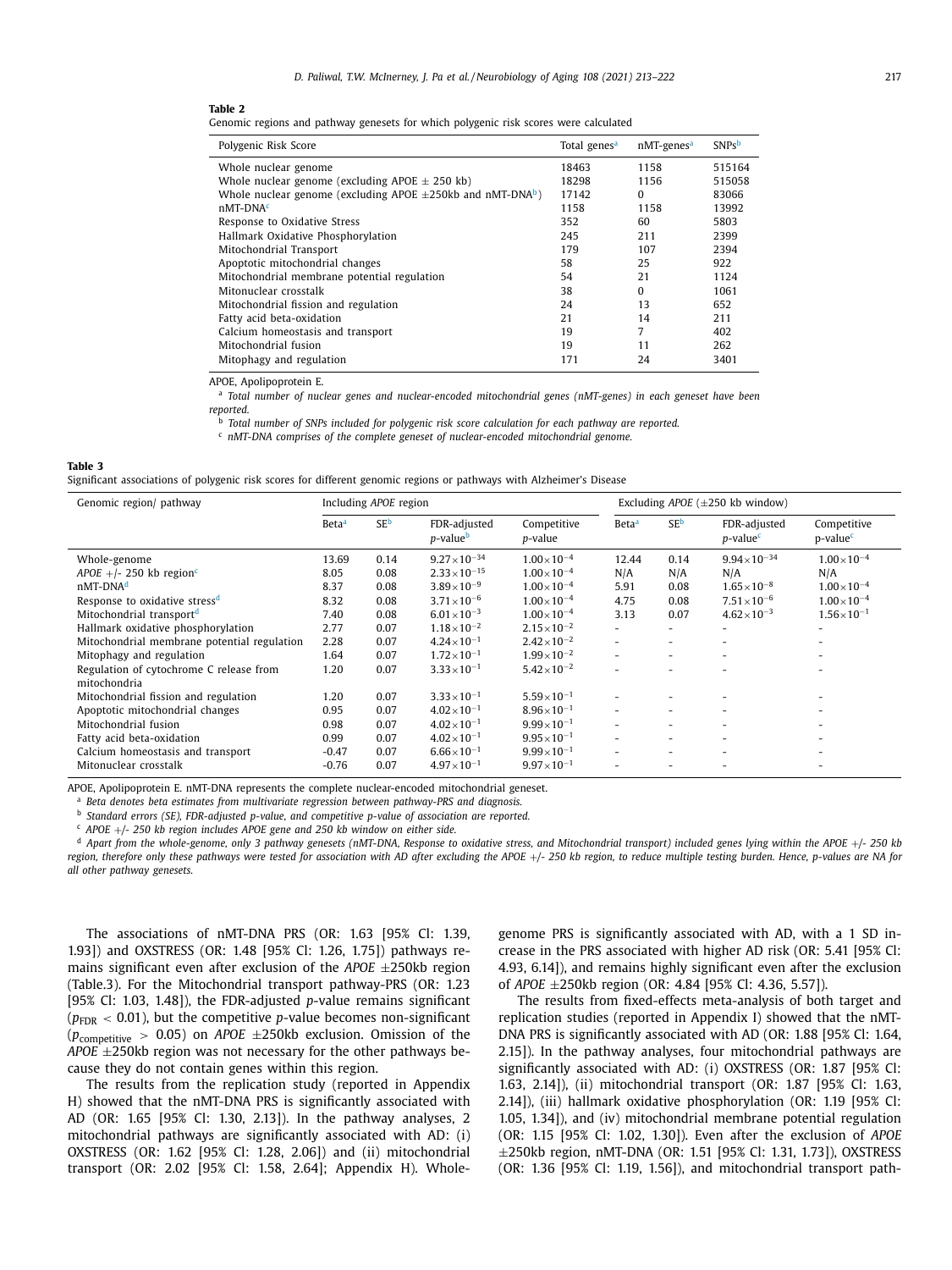way (OR: 1.24 [95% Cl: 1.09, 1.42]) remain significant. Furthermore, the whole-genome PRS is significantly associated with AD, with a 1 SD increase in the PRS associated with higher AD risk (OR: 6.61 [95% Cl: 5.26, 8.30]), and remains highly significant even after the exclusion of *APOE* ±250kb region (OR: 5.76 [95% Cl: 4.57, 7.25]).

We found statistically significant associations between some pathway-PRS and AD endophenotypes. These results are reported and briefly described in Appendix K.

The highest amount of AD phenotypic variance in the model was explained by collective genetic variation of the whole-genome (∼30%) followed by the OXSTRESS pathway (∼8%). The variance explained by nMT-DNA, mitochondrial transport, and OXPHOS pathway-PRS was 7%, 5%, and 1.5% respectively (see Appendix F). Although the variance explained by each mitochondrial pathway is small, it highlights the contribution of their genetic variation to the AD phenotype.

#### **4. Discussion**

In this study, we investigated the association of AD polygenic risk scores composed of genetic variants located within genes associated with known mitochondrial pathways with AD risk. We found that pathway-PRS composed of the complete nuclear-encoded mitochondrial genome and genes involved in (i) response to oxidative stress, (ii) mitochondrial transport, and (iii) hallmark oxidative phosphorylation were associated with increased AD risk. The results obtained by the pathway-based approach used here suggest that SNPs in nMT-genes and other nuclear genes involved in mitochondrial pathways significantly contribute to AD risk, suggesting therapeutic potential in targeting them.

Previous multi-omics studies support the role of mitochondrial pathways in AD. For instance, [\(Mostafavi](#page-8-0) et al. (2018) built molecular networks using modules of co-expressed genes associated with AD and its endophenotypes. They found three modules enriched for gene ontology categories related to mitochondria showing a positive correlation with histopathological  $\beta$ -amyloid burden, cognitive decline, and clinical diagnosis of AD [\(Mostafavi](#page-8-0) et al., 2018). Similarly, [\(Johnson](#page-7-0) et al. (2020) conducted a co-expression network analysis of AD brains and found that protein co-expression families involved in mitochondrial metabolism strongly correlated with AD, and showed the strongest [differences](#page-7-0) by case status (Johnson et al., 2020).

Two studies performed proteomic profiling of AD brain tissues and cerebrospinal biomarkers and found modules of coexpressed proteins strongly linked to mitochondrial metabolism [\(Higginbotham](#page-7-0) et al., 2020; [Muraoka](#page-8-0) et al., 2020). In parallel, (Ryu et al., [2021\)](#page-8-0) demonstrated that neural cell cultures differentiated from LOAD patient-derived pluripotent stem cells show multiple mitochondrial bioenergetic alterations, such as lower mitochondrial mass, reduced glucose uptake, low NAD levels, and overcompensation by OXPHOS upregulation (Ryu et al., [2021\)](#page-8-0). Collectively, these studies suggest that higher baseline genetic susceptibility conferred by mitochondrial pathway-associated polygenic risk results in lifelong altered and inefficient mitochondrial bioenergetics. Through progressive homeostatic imbalances, environmental influences with aging and accumulation of mutations, this may exacerbate mitochondrial dysfunction, thereby predisposing higher AD risk.

Our results add to accumulating evidence from genetic, clinical, model cell and animal studies supporting the involvement of these mitochondrial pathways and nMT-genes in AD. We found that a 1 SD increase in the OXPHOS pathway-PRS is associated with 1.22 times increased likelihood of developing AD. The importance of OXPHOS pathway in generating ATP-energy to support the high cellular energy demand in the brain and the body is wellestablished [\(Cuperfain](#page-7-0) et al., 2018). Reduced ATP production due to mitochondrial OXPHOS dysfunction activates a cascade of events leading to neural cell death observed in AD-associated neurodegeneration [\(Biffi et](#page-7-0) al., 2014). Importantly, dysregulation of gene networks and gene regulation can also facilitate OXPHOS dysfunction, as demonstrated for *PTCD1* using knock-out and cell-culture models [\(Fleck](#page-7-0) et al., 2019; Pa et al., [2019\)](#page-8-0).

We found that a 1 SD increase in the mitochondrial transport pathway-PRS is associated with 1.81 times increased likelihood of developing AD. Disruption of mitochondrial transport can lead to defective communication with the nucleus and other cytosolic components. Current evidence indicates that defective mitochondrial transport in AD is primarily due to  $A\beta$ - and tau-interactions blocking [mitochondrial](#page-7-0) channels such as TOMM40 (Devi et al., 2006), TIM23 (Devi et al., [2006\)](#page-7-0), TOMM22 (Hu et al., [2018\)](#page-7-0), and VDAC1 [\(Manczak](#page-8-0) and Reddy, 2012b). Hence, mitochondrial transport dysfunction may be a secondary effect of  $A\beta$  and tau toxicity. The contribution of *TOMM40-*specific effects to mitochondrial transport pathway-PRS is difficult to delineate due to confounding from its high LD with *APOE* [\(Roses](#page-8-0) et al., 2016).

We found that a 1SD increase in the OXSTRESS pathway-PRS is associated with 2.01 times increased likelihood of developing AD. The OXSTRESS pathway, which, when upregulated, activates the eIF2 $\alpha$ /ATF4 axis increasing expression of stress response genes [\(Michel](#page-8-0) et al., 2015), is strongly associated with AD pathology and causes calcium dyshomeostasis, loss of  $mt\Delta\Psi$ , high mutation rates, interrupted gene transcription and regulation due to high ROS-mediated cellular damage [\(Wang](#page-9-0) et al., 2014). The OXSTRESS geneset contains the *APOE* gene. Increasing evidence suggests that the *APOE* genotype influences mitochondrial stress-related processes in an APOE isoform-specific manner [\(Dose](#page-7-0) et al., 2016). Therefore, SNPs from the *APOE* gene would have contributed to the higher pathway-PRS and AD association.

Finally, we found that a 1 SD increase in the  $mt\Delta\Psi$  regulation pathway-PRS is associated with 1.18 times increased likelihood of developing AD. However, while this of  $mt\Delta\Psi$  was significant after FDR correction, it non-significant after applying permutation testing, therefore the results for this pathway are interpreted with caution.

In the replication analysis of a small independent ADNI cohort, we obtained significant results for the whole-genome (with and without exclusion of *APOE* +/-250 kb), nMT-DNA, OXSTRESS, and mitochondrial transport, thus validating these results. Due to the small sample size ( $n = 375$ , CN = 229, AD = 146), we had insufficient power to detect a significant association for mitochondrial membrane potential regulation pathway, and nMT-DNA and mitochondrial transport after *APOE* +/-250 kb exclusion. The fixedeffects meta-analysis of target and replication studies showed similar results as the target study (reported in Appendix I).

Moderate to high heritability of late-onset AD (LOAD) is indicated by SNP (∼53%) [\(Ridge](#page-8-0) et al., 2016) and twin studies (∼60% –80%) (Gatz et al., [2006\)](#page-7-0). *APOE* is the strongest known genetic predictor of LOAD risk, explaining up to 13% of the phenotypic variance [\(Ridge](#page-8-0) et al., 2016). GWAS have identified multiple GWS non-APOE loci which explain up to 33% of AD phenotypic variance [\(Ridge](#page-8-0) et al., 2016) and have been implicated in multiple pathways (Karch and [Goate,](#page-7-0) 2015). This could explain our result that the OR estimates for AD risk slightly decrease yet remain significant after the exclusion of *APOE* region  $(\pm 250 \text{ kb}$  window) from the wholegenome PRS (Fig.1). The exclusion of *APOE* ±250kb and nMT-DNA from whole-genome PRS was an attempt to estimate baseline nMTgene-specific effects. It results in a slightly smaller yet significant OR with large overlapping intervals with whole-genome PRS. We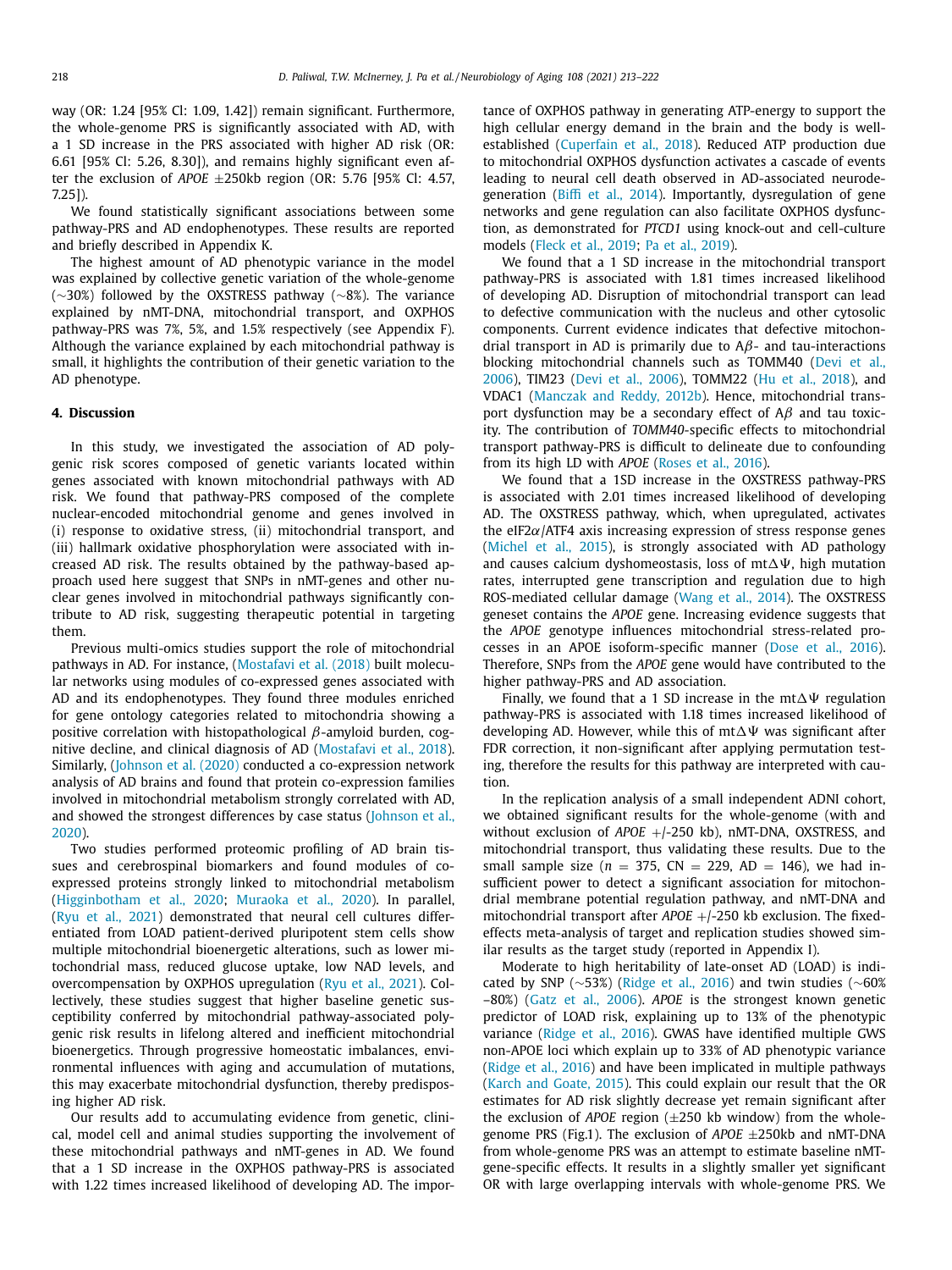found that beta estimates are not significantly different between 'whole-genome PRS excluding *APOE* ±250kb' and 'whole-genome excluding *APOE* ±250kb and nMT-DNA'. Possibly because the nMT-DNA explains a much smaller proportion of phenotypic variance compared to the high genome-wide contribution even after *APOE* exclusion.

Our result for the OR estimate of *APOE* +/- 250kb region PRS is slightly smaller yet comparable to those reported in a recent systematic review of *APOE* ORs ranging between 2.07 (95% Cl: 1.67 –2.56) - 4.87 (95% Cl: 4.22 –5.63) [\(Stocker](#page-8-0) et al., 2018). ADNI's smaller sample size and differing cohort characteristics may have contributed to a slightly smaller OR. Additionally, previous studies only calculated OR for the *APOE* ε4 allele, while we calculated a PRS for *APOE* gene region, which will include protective SNPs with negative effect sizes that contributed to a lower OR compared to the *APOE* ε4 allele alone.

The nMT-DNA, mitochondrial transport, and OXSTRESS genesets contain genes located in the *APOE*  $\pm 250$  kb region (Kunkle et al., 2019b). [Interestingly,](#page-8-0) the OR estimates for nMT-DNA and OXSTRESS pathways are similar to the estimate for the APOE  $\pm$ 250kb region. Yet, the association of nMT-DNA and OXSTRESS pathway-PRS with AD remains significant even after the exclusion of the *APOE*  $\pm 250$  kb region. Thus, re-emphasising the contribution of non-*APOE* genes in conferring substantial polygenic risk of these pathway genesets. However, the competitive *p*-value for mitochondrial transport is not significant after the exclusion of *APOE* ±250 kb region, which includes the *TOMM40* gene. This result may reflect the known high risk of *APOE/TOMM40* loci [\(Roses](#page-8-0) et al., 2016). Because of high LD, the contributions of these two loci to PRS cannot be separated. Exclusion of the region may, therefore, result from either removal of a real effect of *TOMM40* variation or removal of a confounding effect of *APOE* variation.

These results should be interpreted in conjunction with some study limitations. First, the ADNI cohort is relatively small, and our results require replication in a larger independent cohort. Second, only participants of European ancestry were included, therefore these results may not be generalizable to other ancestrally diverse populations. Third, our analysis was conducted using the ADNI clinical diagnostic criteria for AD which did not include biomarker assessment. This can result in heterogeneity in clinical diagnosis due to concomitant or alternative neuropathology's that can lead to clinical phenotypes that are analogous to AD. Future studies should consider the reassessment of AD diagnoses by integrating biomarkers data. Finally, our pathway-PRS may underestimate of true genetic risk conferred by mitochondrial pathways. We could not include mtDNA SNPs previously implicated with AD risk (Hahn and [Zuryn,](#page-7-0) 2019) since large-scale AD GWAS for mtDNA variants are currently unavailable.

The primary strength of this study is the pathway-driven, biologically informed approach to polygenic risk scoring. The pathway-PRS OR estimates presented in this paper are comparable to those previously reported for high-risk single GWS variants [\(Kunkle](#page-8-0) et al., 2019b). This is because pathway-PRS effectively capture the cumulative small effects of sub-threshold variants within genes involved in mitochondrial pathways. This results in a larger combined effect size and hence higher statistical power to detect association with AD than association testing of GWS variants individually.

Future research may benefit by (a) performing out-of-sample validations and replication in larger datasets to challenge overfit prediction models and to validate the findings of this study; (b) investigating the association between the pathway-PRS and AD endophenotypes or within the A/T/N research framework [\(Dubois](#page-7-0) et al., 2021); (c) incorporating functional annotation of intronic and exonic gene regions or AD-associated intergenic eQTLs to calculate PRS; and (d) assessing the clinical utility of pathway-PRS for patient risk stratification to guide prevention and early treatment.

## **5. Conclusion**

In conclusion, this study demonstrated that the genetic variation within the OXPHOS, mitochondrial transport, and OXSTRESS pathways captured by pathway-PRS significantly influences AD risk. These findings contribute to the growing evidence of a mitochondrial role in AD and suggest these pathways as potential targets in ameliorating AD pathogenesis. However, it remains to be determined if mitochondrial dysfunction is the primary cause of AD pathogenesis. Further investigations are required to validate and establish the causal role of nMT-genes and pathways in AD pathology.

#### **Disclosure statement**

The authors have no competing interests to be disclosed.

DP was supported with the ANU National University Scholarship (2016-2019) granted by the Australian National University during the tenure of this project. SJA is supported by the JPB Foundation, United States [\(http://www.jpbfoundation.org\)](http://www.jpbfoundation.org) and the Alzheimer's Association (AARF-20-675804). JP is supported by the National Institute on Aging (R01AG054617). RHS is also supported by the National Institute on Aging (P30AG035982).

All persons who meet authorship criteria are listed as authors, and all authors certify that they have participated sufficiently in the work to take public responsibility for the content, including participation in the concept, design, analysis, writing, or revision of the manuscript. Furthermore, each author certifies that this material or similar material has not been and will not be submitted to or published in any other publication before its appearance in the Neurobiology of Aging.

Conceptualisation and design of study: SJA, DP, Acquisition of data: SJA, Analysis and/or interpretation of data: DP, SJA, TWM, Drafting of the manuscript: DP, Revising the manuscript critically for important intellectual content: SJA, DP, JP, RHS, SE, Approval of the version of the manuscript to be published: SJA, DP, TWM, JP, RHS, SE.

#### **Acknowledgements**

Data for this project was made available via the Alzheimer's Disease Neuroimaging Initiative (ADNI). ADNI is funded by the United States (National Institutes of Health, United States Grant U01 AG024904) and DOD ADNI (Department of Defense, United States award number W81XWH-12-2-0012). ADNI is funded by the National Institute on Aging, United States, the National Institute of Biomedical Imaging and Bioengineering, and through generous contributions from the following: AbbVie; Alzheimer's Association; Alzheimer's Drug Discovery Foundation; Araclon Biotech; BioClinica, Inc; Biogen; Bristol-Myers Squibb Company; CereSpir, Inc; Cogstate; Eisai Inc; Elan Pharmaceuticals, Inc; Eli Lilly and Company; EuroImmun; F. Hoffmann-La Roche Ltd and its affiliated company Genentech, Inc; Fujirebio; GE Healthcare; IX-ICO Ltd; Janssen Alzheimer Immunotherapy Research & Development, LLC; Johnson & Johnson Pharmaceutical Research & Development LLC; Lumosity; Lundbeck; Merck & Co, Inc; Meso Scale Diagnostics, LLC; NeuroRx Research; Neurotrack Technologies; Novartis Pharmaceuticals Corporation; Pfizer Inc; Piramal Imaging; Servier; Takeda Pharmaceutical Company; and Transition Therapeutics. The Canadian Institutes of Health Research is providing funds to support ADNI clinical sites in Canada. Private sector contributions are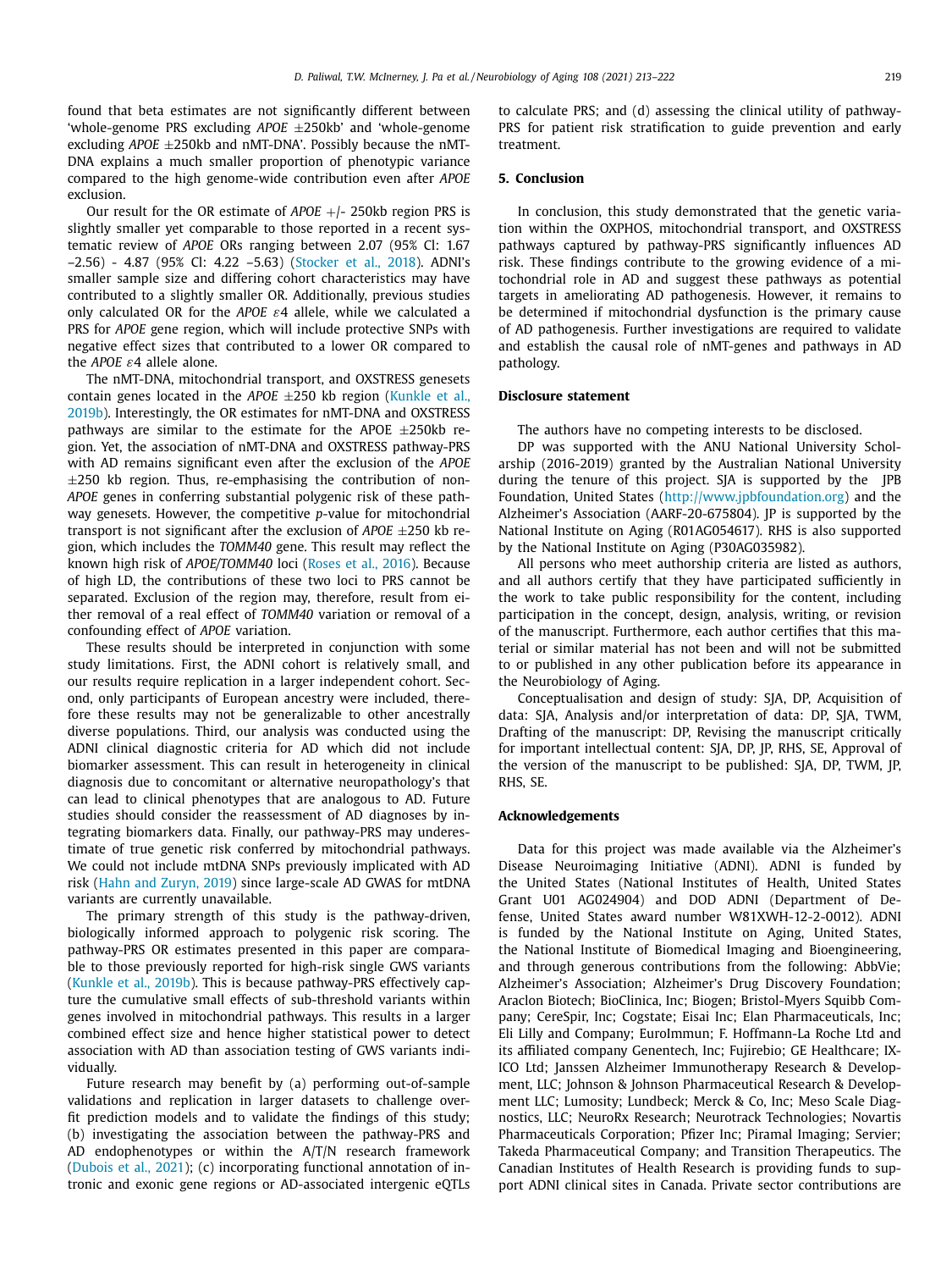<span id="page-7-0"></span>facilitated by the Foundation for the National Institutes of Health [\(www.fnih.org\)](http://www.fnih.org). The grantee organization is the Northern California Institute for Research and Education, and the study is coordinated by the Alzheimer's Therapeutic Research Institute at the University of Southern California. ADNI data are disseminated by the Laboratory for Neuro Imaging at the University of Southern California.

### **Supplementary materials**

Supplementary material associated with this article can be found, in the online version, at [doi:10.1016/j.neurobiolaging.2021.](https://doi.org/10.1016/j.neurobiolaging.2021.08.005) 08.005.

## **Appendix**

Appendices A-K provided.

#### **References**

- Andrews, S.J., Fulton-Howard, B., Patterson, C., McFall, G.P., Gross, A., Michaelis, E.K., Goate, A., Swerdlow, R.H., Pa, J., 2020. Mitonuclear interactions influence Alzheimer's disease risk. Neurobiol. Aging 87, 138.e114–138.e137. doi:10.1016/ [j.neurobiolaging.2019.09.007.](https://doi.org/10.1016/j.neurobiolaging.2019.09.007)
- Benjamini, Y., Hochberg, Y., 1995. Controlling the false discovery rate: a practical and powerful approach to multiple testing. J. R. Stat. Soc. Series. B. (Methodol) 57, 289–300. doi[:10.1111/j.2517-6161.1995.tb02031.x.](https://doi.org/10.1111/j.2517-6161.1995.tb02031.x)
- Biffi, A., Sabuncu, M., Desikan, R., Nick, S., Salat, D., Rosand, J., Anderson, C., 2014. Genetic variation within the oxidative phosphorylation pathway in stroke and Alzheimer's. Disease. Neurology 82, 1956.e1951–1956.e19568. doi:10.1016/j. [neurobiolaging.2014.01.141.](https://doi.org/10.1016/j.neurobiolaging.2014.01.141)
- Calvo, S.E., Clauser, K.R., Mootha, V.K., 2016. MitoCarta2.0: an updated inventory of mammalian mitochondrial proteins. Nucleic Acids Res 44, 1251–1257. doi:10. [1093/nar/gkv1003.](https://doi.org/10.1093/nar/gkv1003)
- Choi, S.W., Mak, T.S., O'Reilly, P.F., 2020. Tutorial: a guide to performing polygenic risk score analyses. Nat Protoc 15, 2759–2772. doi[:10.1038/s41596-020-0353-1.](https://doi.org/10.1038/s41596-020-0353-1)
- Choi, S.W., O'Reilly, P.F., 2019. PRSice-2: polygenic risk score software for biobankscale data. GigaScience 8 (7). doi[:10.1093/gigascience/giz082.](https://doi.org/10.1093/gigascience/giz082) https://academic. [oup.com/gigascience/article/8/7/giz082/5532407.](https://academic.oup.com/gigascience/article/8/7/giz082/5532407) Cummings, J., Lee, G., Ritter, A., Zhong, K., 2018. Alzheimer's disease drug develop-
- ment pipeline: 2018. Alzheimer's & Dementia. Transl. Res. Clin. Int. 4, 195–214. doi[:10.1016/j.trci.2018.03.009.](https://doi.org/10.1016/j.trci.2018.03.009)
- Cuperfain, A.B., Zhang, Z.L., Kennedy, J.L., Goncalves, V.F., 2018. The complex interaction of mitochondrial genetics and mitochondrial pathways in psychiatric disease. Mol. Neuropsychiatry 4, 52–69. doi[:10.1159/000488031.](https://doi.org/10.1159/000488031)
- Dawkins, R.L., Lloyd, S.S.MHC, 2019. Genomics and disease: looking back to go forward. Cells 8, 944. doi[:10.3390/cells8090944.](https://doi.org/10.3390/cells8090944)
- Devi, L., Prabhu, B.M., Galati, D.F., Avadhani, N.G., Anandatheerthavarada, H.K., 2006. Accumulation of amyloid precursor protein in the mitochondrial import channels of human Alzheimer's disease brain is associated with mitochondrial dysfunction. J Neurosci 26, 9057–9068. doi[:10.1523/jneurosci.1469-06.2006.](https://doi.org/10.1523/jneurosci.1469-06.2006)
- Dose, J., Huebbe, P., Nebel, A., Rimbach, G., 2016. APOE genotype and stress response - a mini review. Lipids in health and disease 15, 121. doi:10.1186/ [s12944-016-0288-2.](https://doi.org/10.1186/s12944-016-0288-2)
- Dubois, B., Villain, N., Frisoni, G.B., Rabinovici, G.D., Sabbagh, M., Cappa, S., Bejanin, A., Bombois, S., Epelbaum, S., Teichmann, M., Habert, M.-O., Nordberg, A., Blennow, K., Galasko, D., Stern, Y., Rowe, C.C., Salloway, S., Schneider, L.S., Cummings, J.L., Feldman, H.H., 2021. Clinical diagnosis of Alzheimer's disease: recommendations of the International Working Group. The Lancet Neurol 20, 484– 496. doi[:10.1016/S1474-4422\(21\)00066-1.](https://doi.org/10.1016/S1474-4422(21)00066-1)
- Edland, S.D., Silverman, J.M., Peskind, E.R., Tsuang, D., Wijsman, E., Morris, J.C., 1996. Increased risk of dementia in mothers of Alzheimer's disease cases: evidence for maternal inheritance. Neurology 47, 254–256. doi[:10.1212/wnl.47.1.254.](https://doi.org/10.1212/wnl.47.1.254)
- Escott-Price, V., Sims, R., Bannister, C., Harold, D., Vronskaya, M., Majounie, E., Badarinarayan, N., Morgan, K., Passmore, P., Holmes, C., Powell, J., Brayne, C., Gill, M., Mead, S., Goate, A., Cruchaga, C., Lambert, J.C., van Duijn, C., Maier, W., Ramirez, A., Holmans, P., Jones, L., Hardy, J., Seshadri, S., Schellenberg, G.D., Amouyel, P., Williams, J., 2015. Common polygenic variation enhances risk prediction for Alzheimer's disease. Brain 138, 3673–3684. [doi:10.1093/brain/](https://doi.org/10.1093/brain/awv268) awv268.
- Fang, E.F., 2019. Mitophagy and NAD(+) inhibit Alzheimer disease. Autophagy 15, 1112–1114. doi[:10.1080/15548627.2019.1596497.](https://doi.org/10.1080/15548627.2019.1596497)
- Fleck, D., Phu, L., Verschueren, E., Hinkle, T., Reichelt, M., Bhangale, T., Haley, B., Wang, Y., Graham, R., Kirkpatrick, D.S., Sheng, M., Bingol, B, 2019. PTCD1 is required for mitochondrial oxidative-phosphorylation: possible genetic association with alzheimer's disease. J. Neurosci 39, 4636–4656. [doi:10.1523/jneurosci.](https://doi.org/10.1523/jneurosci.0116-19.2019) 0116-19.2019.
- [Gabuzda,](http://refhub.elsevier.com/S0197-4580(21)00259-1/sbref0017) D., [Busciglio,](http://refhub.elsevier.com/S0197-4580(21)00259-1/sbref0017) J., [Chen,](http://refhub.elsevier.com/S0197-4580(21)00259-1/sbref0017) L.B., [Matsudaira,](http://refhub.elsevier.com/S0197-4580(21)00259-1/sbref0017) P., [Yankner,](http://refhub.elsevier.com/S0197-4580(21)00259-1/sbref0017) B.A., 1994. Inhibition of energy metabolism alters the processing of amyloid precursor protein and induces a potentially [amyloidogenic](http://refhub.elsevier.com/S0197-4580(21)00259-1/sbref0017) derivative. J. Biol. Chem 269, 13623–13628.
- Gatz, M., Reynolds, C.A., Fratiglioni, L., Johansson, B., Mortimer, J.A., Berg, S., Fiske, A., Pedersen, N.L., 2006. Role of genes and environments for explaining Alzheimer disease. Arch. Gen. Psychiatry 63, 168–174. [doi:10.1001/archpsyc.63.](https://doi.org/10.1001/archpsyc.63.2.168) 2.168.
- Hahn, A., Zuryn, S., 2019. Mitochondrial Genome (mtDNA) mutations that generate reactive oxygen species. Antioxidants 8, 392. doi[:10.3390/antiox8090392.](https://doi.org/10.3390/antiox8090392)
- Higginbotham, L., Ping, L., Dammer, E.B., Duong, D.M., Zhou, M., Gearing, M., Hurst, C., Glass, J.D., Factor, S.A., Johnson, E.C.B., Hajjar, I., Lah, J.J., Levey, A.I., Seyfried, N.T., 2020. Integrated proteomics reveals brain-based cerebrospinal fluid biomarkers in asymptomatic and symptomatic Alzheimer's disease. Sci. Adv 6, 9360. doi[:10.1126/sciadv.aaz9360.](https://doi.org/10.1126/sciadv.aaz9360)
- Hirai, K., Aliev, G., Nunomura, A., Fujioka, H., Russell, R.L., Atwood, C.S., Johnson, A.B., Kress, Y., Vinters, H.V., Tabaton, M., Shimohama, S., Cash, A.D., Siedlak, S.L., Harris, P.L.R., Jones, P.K., Petersen, R.B., Perry, G., Smith, M.A., 2001. Mitochondrial Abnormalities in Alzheimer's Disease. J. Neurosci 21, 3017. doi:10.1523/ [JNEUROSCI.21-09-03017.2001.](https://doi.org/10.1523/JNEUROSCI.21-09-03017.2001)
- Hu, W., Wang, Z., Zheng, H., 2018. Mitochondrial accumulation of amyloid beta (Abeta) peptides requires TOMM22 as a main Abeta receptor in yeast. J. Biol. Chem 293, 12681–12689. doi[:10.1074/jbc.RA118.002713.](https://doi.org/10.1074/jbc.RA118.002713)
- Huang, Y., Mucke, L., 2012. Alzheimer mechanisms and therapeutic strategies. Cell 148, 1204–1222. doi[:10.1016/j.cell.2012.02.040.](https://doi.org/10.1016/j.cell.2012.02.040)
- Jadiya, P., Kolmetzky, D.W., Tomar, D., Di Meco, A., Lombardi, A.A., Lambert, J.P., Luongo, T.S., Ludtmann, M.H., Praticò, D., Elrod, J.W., 2019. Impaired mitochondrial calcium efflux contributes to disease progression in models of Alzheimer's disease. Nat. Commum 10, 3885. doi[:10.1038/s41467-019-11813-6.](https://doi.org/10.1038/s41467-019-11813-6)
- Jia, D.-P., Wang, S., Zhang, B.-C., Fang, F., 2015. Paraptosis triggers mitochondrial pathway-mediated apoptosis in Alzheimer's disease. experimental and therapeutic medicine. 10, 804-808. doi: 10.3892/etm.2015.2531.
- Johnson, E.C.B., Dammer, E.B., Duong, D.M., Ping, L., Zhou, M., Yin, L., Higginbotham, L.A., Guajardo, A., White, B., Troncoso, J.C., Thambisetty, M., Montine, T.J., Lee, E.B., Trojanowski, J.Q., Beach, T.G., Reiman, E.M., Haroutunian, V., Wang, M., Schadt, E., Zhang, B., Dickson, D.W., Ertekin-Taner, N., Golde, T.E., Petyuk, V.A., De Jager, P.L., Bennett, D.A., Wingo, T.S., Rangaraju, S., Hajjar, I., Shulman, J.M., Lah, J.J., Levey, A.I., Seyfried, N.T., 2020. Large-scale proteomic analysis of Alzheimer's disease brain and cerebrospinal fluid reveals early changes in energy metabolism associated with microglia and astrocyte activation. Nat Med 26, 769–780. doi[:10.1038/s41591-020-0815-6.](https://doi.org/10.1038/s41591-020-0815-6)
- Karch, C.M., Goate, A.M., 2015. Alzheimer's disease risk genes and mechanisms of disease pathogenesis. Biol. Psychiatry 77, 43–51. [doi:10.1016/j.biopsych.2014.05.](https://doi.org/10.1016/j.biopsych.2014.05.006) 006.
- Kunkle, B.W., Grenier-Boley, B., Sims, R., Bis, J.C., Damotte, V., Naj, A.C., Boland, A., Vronskaya, M., van der Lee, S.J., Amlie-Wolf, A., Bellenguez, C., Frizatti, A., Chouraki, V., Martin, E.R., Sleegers, K., Badarinarayan, N., Jakobsdottir, J., Hamilton-Nelson, K.L., Moreno-Grau, S., Olaso, R., Raybould, R., Chen, Y., Kuzma, A.B., Hiltunen, M., Morgan, T., Ahmad, S., Vardarajan, B.N., Epelbaum, J., Hoffmann, P., Boada, M., Beecham, G.W., Garnier, J.-G., Harold, D., Fitzpatrick, A.L., Valladares, O., Moutet, M.-L., Gerrish, A., Smith, A.V., Qu, L., Bacq, D., Denning, N., Jian, X., Zhao, Y., Del Zompo, M., Fox, N.C., Choi, S.- H., Mateo, I., Hughes, J.T., Adams, H.H., Malamon, J., Sanchez-Garcia, F., Patel, Y., Brody, J.A., Dombroski, B.A., Naranjo, M.C.D., Daniilidou, M., Eiriksdottir, G., Mukherjee, S., Wallon, D., Uphill, J., Aspelund, T., Cantwell, L.B., Garzia, F., Galimberti, D., Hofer, E., Butkiewicz, M., Fin, B., Scarpini, E., Sarnowski, C., Bush, W.S., Meslage, S., Kornhuber, J., White, C.C., Song, Y., Barber, R.C., Engelborghs, S., Sordon, S., Voijnovic, D., Adams, P.M., Vandenberghe, R., Mayhaus, M., Cupples, L.A., Albert, M.S., De Deyn, P.P., Gu, W., Himali, J.J., Beekly, D., Squassina, A., Hartmann, A.M., Orellana, A., Blacker, D., Rodriguez-Rodriguez, E., Lovestone, S., Garcia, M.E., Doody, R.S., Munoz-Fernadez, C., Sussams, R., Lin, H., Fairchild, T.J., Benito, Y.A., Holmes, C., Karamujić-Čomić, H., Frosch, M.P., Thonberg, H., Maier, W., Roschupkin, G., Ghetti, B., Giedraitis, V., Kawalia, A., Li, S., Huebinger, R.M., Kilander, L., Moebus, S., Hernández, I., Kamboh, M.I., Brundin, R., Turton, J., Yang, Q., Katz, M.J., Concari, L., Lord, J., Beiser, A.S., Keene, C.D., Helisalmi, S., Kloszewska, I., Kukull, W.A., Koivisto, A.M., Lynch, A., Tarraga, L., Larson, E.B., Haapasalo, A., Lawlor, B., Mosley, T.H., Lipton, R.B., Solfrizzi, V., Gill, M., Longstreth, W.T., Montine, T.J., Frisardi, V., Diez-Fairen, M., Rivadeneira, F., Petersen, R.C., Deramecourt, V., Alvarez, I., Salani, F., Ciaramella, A., Boerwinkle, E., Reiman, E.M., Fievet, N., Rotter, J.I., Reisch, J.S., Hanon, O., Cupidi, C., Andre Uitterlinden, A.G., Royall, D.R., Dufouil, C., Maletta, R.G., de Rojas, I., Sano, M., Brice, A., Cecchetti, R., George-Hyslop, P.S., Ritchie, K., Tsolaki, M., Tsuang, D.W., Dubois, B., Craig, D., Wu, C.-K., Soininen, H., Avramidou, D., Albin, R.L., Fratiglioni, L., Germanou, A., Apostolova, L.G., Keller, L., Koutroumani, M., Arnold, S.E., Panza, F., Gkatzima, O., Asthana, S., Hannequin, D., Whitehead, P., Atwood, C.S., Caffarra, P., Hampel, H., Quintela, I., Carracedo, Á., Lannfelt, L., Rubinsztein, D.C., Barnes, L.L., Pasquier, F., Frölich, L., Barral, S., McGuinness, B., Beach, T.G., Johnston, J.A., Becker, J.T., Passmore, P., Bigio, E.H., Schott, J.M., Bird, T.D., Warren, J.D., Boeve, B.F., Lupton, M.K., Bowen, J.D., Proitsi, P., Boxer, A., Powell, J.F., Burke, J.R., Kauwe, J.S.K., Burns, J.M., Mancuso, M., Buxbaum, J.D., Bonuccelli, U., Cairns, N.J., McQuillin, A., Cao, C., Livingston, G., Carlson, C.S., Bass, N.J., Carlsson, C.M., Hardy, J., Carney, R.M., Bras, J., Carrasquillo, M.M., Guerreiro, R., Allen, M., Chui, H.C., Fisher, E., Masullo, C., Crocco, E.A., DeCarli, C., Bisceglio, G., Dick, M., Ma, L., Duara, R., Graff-Radford, N.R., Evans, D.A., Hodges, A., Faber, K.M., Scherer, M., Fallon, K.B., Riemenschneider, M., Fardo, D.W., Heun, R., Farlow, M.R., Kölsch, H., Ferris, S., Leber, M., Foroud, T.M., Heuser, I., Galasko, D.R., Giegling, I., Gearing, M., Hüll, M., Geschwind, D.H., Gilbert, J.R., Morris, J., Green, R.C., Mayo, K., Growdon, J.H., Feulner, T., Hamilton, R.L., Harrell, L.E., Drichel, D., Honig, L.S., Cush-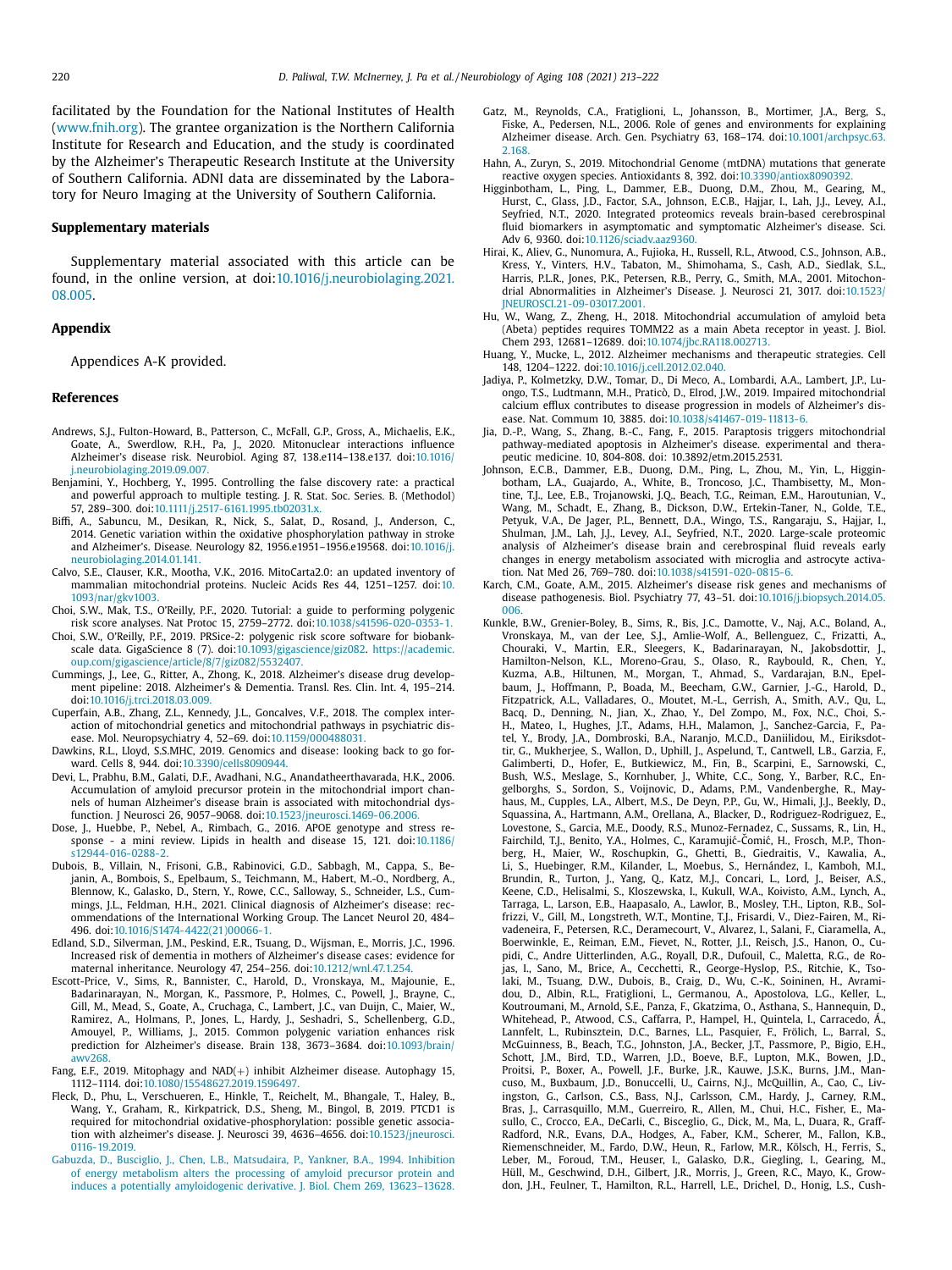<span id="page-8-0"></span>ion, T.D., Huentelman, M.J., Hollingworth, P., Hulette, C.M., Hyman, B.T., Marshall, R., Jarvik, G.P., Meggy, A., Abner, E., Menzies, G.E., Jin, L.-W., Leonenko, G., Real, L.M., Jun, G.R., Baldwin, C.T., Grozeva, D., Karydas, A., Russo, G., Kaye, J.A., Kim, R., Jessen, F., Kowall, N.W., Vellas, B., Kramer, J.H., Vardy, E., LaFerla, F.M., Jöckel, K.-H., Lah, J.J., Dichgans, M., Leverenz, J.B., Mann, D., Levey, A.I., 2019a. Pickering-Brown, S., Lieberman, A.P. Genetic meta-analysis of diagnosed Alzheimer's disease identifies new risk loci and implicates  $A\beta$ , tau, immunity and lipid processing. Nat. Genet 51, 414–430. doi[:10.1038/s41588-019-0358-2.](https://doi.org/10.1038/s41588-019-0358-2)

- Kunkle, B.W., Grenier-Boley, B., Sims, R., Bis, J.C., Damotte, V., Naj, A.C., Boland, A., Vronskaya, M., van der Lee, S.J., Amlie-Wolf, A., Bellenguez, C., Frizatti, A., Chouraki, V., Martin, E.R., Sleegers, K., Badarinarayan, N., Jakobsdottir, J., Hamilton-Nelson, K.L., Moreno-Grau, S., Olaso, R., Raybould, R., Chen, Y., Kuzma, A.B., Hiltunen, M., Morgan, T., Ahmad, S., Vardarajan, B.N., Epelbaum, J., Hoffmann, P., Boada, M., Beecham, G.W., Garnier, J.-G., Harold, D., Fitzpatrick, A.L., Valladares, O., Moutet, M.-L., Gerrish, A., Smith, A.V., Qu, L., Bacq, D., Denning, N., Jian, X., Zhao, Y., Del Zompo, M., Fox, N.C., Choi, S.- H., Mateo, I., Hughes, J.T., Adams, H.H., Malamon, J., Sanchez-Garcia, F., Patel, Y., Brody, J.A., Dombroski, B.A., Naranjo, M.C.D., Daniilidou, M., Eiriksdottir, G., Mukherjee, S., Wallon, D., Uphill, J., Aspelund, T., Cantwell, L.B., Garzia, F., Galimberti, D., Hofer, E., Butkiewicz, M., Fin, B., Scarpini, E., Sarnowski, C., Bush, W.S., Meslage, S., Kornhuber, J., White, C.C., Song, Y., Barber, R.C., Engelborghs, S., Sordon, S., Voijnovic, D., Adams, P.M., Vandenberghe, R., Mayhaus, M., Cupples, L.A., Albert, M.S., De Deyn, P.P., Gu, W., Himali, J.J., Beekly, D., Squassina, A., Hartmann, A.M., Orellana, A., Blacker, D., Rodriguez-Rodriguez, E., Lovestone, S., Garcia, M.E., Doody, R.S., Munoz-Fernadez, C., Sussams, R., Lin, H., Fairchild, T.J., Benito, Y.A., Holmes, C., Karamujić-Čomić, H., Frosch, M.P., Thonberg, H., Maier, W., Roschupkin, G., Ghetti, B., Giedraitis, V., Kawalia, A., Li, S., Huebinger, R.M., Kilander, L., Moebus, S., Hernández, I., Kamboh, M.I., Brundin, R., Turton, J., Yang, Q., Katz, M.J., Concari, L., Lord, J., Beiser, A.S., Keene, C.D., Helisalmi, S., Kloszewska, I., Kukull, W.A., Koivisto, A.M., Lynch, A., Tarraga, L., Larson, E.B., Haapasalo, A., Lawlor, B., Mosley, T.H., Lipton, R.B., Solfrizzi, V., Gill, M., Longstreth, W.T., Montine, T.J., Frisardi, V., Diez-Fairen, M., Rivadeneira, F., Petersen, R.C., Deramecourt, V., Alvarez, I., Salani, F., Ciaramella, A., Boerwinkle, E., Reiman, E.M., Fievet, N., Rotter, J.I., Reisch, J.S., Hanon, O., Cupidi, C., Andre Uitterlinden, A.G., Royall, D.R., Dufouil, C., Maletta, R.G., de Rojas, I., Sano, M., Brice, A., Cecchetti, R., George-Hyslop, P.S., Ritchie, K., Tsolaki, M., Tsuang, D.W., Dubois, B., Craig, D., Wu, C.-K., Soininen, H., Avramidou, D., Albin, R.L., Fratiglioni, L., Germanou, A., Apostolova, L.G., Keller, L., Koutroumani, M., Arnold, S.E., Panza, F., Gkatzima, O., Asthana, S., Hannequin, D., Whitehead, P., Atwood, C.S., Caffarra, P., Hampel, H., Quintela, I., Carracedo, Á., Lannfelt, L., Rubinsztein, D.C., Barnes, L.L., Pasquier, F., Frölich, L., Barral, S., McGuinness, B., Beach, T.G., Johnston, J.A., Becker, J.T., Passmore, P., Bigio, E.H., Schott, J.M., Bird, T.D., Warren, J.D., Boeve, B.F., Lupton, M.K., Bowen, J.D., Proitsi, P., Boxer, A., Powell, J.F., Burke, J.R., Kauwe, J.S.K., Burns, J.M., Mancuso, M., Buxbaum, J.D., Bonuccelli, U., Cairns, N.J., McQuillin, A., Cao, C., Livingston, G., Carlson, C.S., Bass, N.J., Carlsson, C.M., Hardy, J., Carney, R.M., Bras, J., Carrasquillo, M.M., Guerreiro, R., Allen, M., Chui, H.C., Fisher, E., Masullo, C., Crocco, E.A., DeCarli, C., Bisceglio, G., Dick, M., Ma, L., Duara, R., Graff-Radford, N.R., Evans, D.A., Hodges, A., Faber, K.M., Scherer, M., Fallon, K.B., Riemenschneider, M., Fardo, D.W., Heun, R., Farlow, M.R., Kölsch, H., Ferris, S., Leber, M., Foroud, T.M., Heuser, I., Galasko, D.R., Giegling, I., Gearing, M., Hüll, M., Geschwind, D.H., Gilbert, J.R., Morris, J., Green, R.C., Mayo, K., Growdon, J.H., Feulner, T., Hamilton, R.L., Harrell, L.E., Drichel, D., Honig, L.S., Cushion, T.D., Huentelman, M.J., Hollingworth, P., Hulette, C.M., Hyman, B.T., Marshall, R., Jarvik, G.P., Meggy, A., Abner, E., Menzies, G.E., Jin, L.-W., Leonenko, G., Real, L.M., Jun, G.R., Baldwin, C.T., Grozeva, D., Karydas, A., Russo, G., Kaye, J.A., Kim, R., Jessen, F., Kowall, N.W., Vellas, B., Kramer, J.H., Vardy, E., LaFerla, F.M., Jöckel, K.-H., Lah, J.J., Dichgans, M., Leverenz, J.B., Mann, D., Levey, A.I., 2019b. Pickering-Brown, S., Lieberman, A.P. Genetic meta-analysis of diagnosed Alzheimer's disease identifies new risk loci and implicates  $A\beta$ , tau, immunity and lipid processing. Nat. Genet 51, 414–430. doi[:10.1038/s41588-019-0358-2.](https://doi.org/10.1038/s41588-019-0358-2)
- Lee, S.H., Goddard, M.E., Wray, N.R., Visscher, P.M., 2012. A better coefficient of determination for genetic profile analysis. Genet Epidemiol 36, 214–224. doi:10. [1002/gepi.21614.](https://doi.org/10.1002/gepi.21614)
- Leuner, K., Schutt, T., Kurz, C., Eckert, S.H., Schiller, C., Occhipinti, A., Mai, S., Jendrach, M., Eckert, G.P., Kruse, S.E., Palmiter, R.D., Brandt, U., Drose, S., Wittig, I., Willem, M., Haass, C., Reichert, A.S., Muller, W.E., 2012. Mitochondrion-derived reactive oxygen species lead to enhanced amyloid beta formation. Antioxid. Redox Signal 16, 1421–1433. doi[:10.1089/ars.2011.4173.](https://doi.org/10.1089/ars.2011.4173)
- Liberzon, A., 2014. A description of the Molecular Signatures Database (MSigDB) Web site. Methods Mol. Biol 1150, 153–160. doi[:10.1007/978-1-4939-0512-6\\_9.](https://doi.org/10.1007/978-1-4939-0512-6_9)
- Manczak, M., Reddy, P.H., 2012a. Abnormal interaction between the mitochondrial fission protein Drp1 and hyperphosphorylated tau in Alzheimer's disease neurons: implications for mitochondrial dysfunction and neuronal damage. Hum. Mol. Genet 21, 2538–2547. doi[:10.1093/hmg/dds072.](https://doi.org/10.1093/hmg/dds072)
- Manczak, M., Reddy, P.H., 2012b. Abnormal interaction of VDAC1 with amyloid beta and phosphorylated tau causes mitochondrial dysfunction in Alzheimer's disease. Hum. Mol. Genet 21, 5131–5146. doi[:10.1093/hmg/dds360.](https://doi.org/10.1093/hmg/dds360)
- Manichaikul, A., Mychaleckyj, J.C., Rich, S.S., Daly, K., Sale, M., Chen, W.-M., 2010. Robust relationship inference in genome-wide association studies. Bioinformatics 26, 2867–2873. doi[:10.1093/bioinformatics/btq559.](https://doi.org/10.1093/bioinformatics/btq559)
- Marees, A.T., de Kluiver, H., Stringer, S., Vorspan, F., Curis, E., Marie-Claire, C., Derks, E.M., 2018. A tutorial on conducting genome-wide association studies: quality control and statistical analysis. Int. J. Methods Psychiatr. Res 27, e1608. doi[:10.1002/mpr.1608.](https://doi.org/10.1002/mpr.1608)
- Michel, S., Canonne, M., Arnould, T., Renard, P., 2015. Inhibition of mitochondrial genome expression triggers the activation of CHOP-10 by a cell signaling dependent on the integrated stress response but not the mitochondrial unfolded protein response. Mitochondrion 21, 58–68. doi[:10.1016/j.mito.2015.01.005.](https://doi.org/10.1016/j.mito.2015.01.005)
- Mostafavi, S., Gaiteri, C., Sullivan, S.E., White, C.C., Tasaki, S., Xu, J., Taga, M., Klein, H.-U., Patrick, E., Komashko, V., McCabe, C., Smith, R., Bradshaw, E.M., Root, D.E., Regev, A., Yu, L., Chibnik, L.B., Schneider, J.A., Young-Pearse, T.L., Bennett, D.A., De Jager, P.L., 2018. A molecular network of the aging human brain provides insights into the pathology and cognitive decline of Alzheimer's disease. Nat. Neurosci 21, 811–819. doi[:10.1038/s41593-018-0154-9.](https://doi.org/10.1038/s41593-018-0154-9)
- Muraoka, S., DeLeo, A.M., Sethi, M.K., Yukawa-Takamatsu, K., Yang, Z., Ko, Hogan, J.D., Ruan, Z., You, Y., Wang, Y., Medalla, M., Ikezu, S., Chen, M., Xia, W., Gorantla, S., Gendelman, H.E., Issadore, D., Zaia, J., Ikezu, T., 2020. Proteomic and biological profiling of extracellular vesicles from Alzheimer's disease human brain tissues. Alzheimer's & Dementia 16, 896–907. doi[:10.1002/alz.12089.](https://doi.org/10.1002/alz.12089)
- NCBI GRCh37, 2019. Human Genome Region MHC. Available at: https: //www.ncbi.nlm.nih.gov/grc/human/regions/MHC?asm=GRCh37&fbclid= [IwAR2Dk\\_sxGSFxIEj1crfLEw8qX3de5lkf3eoWiSFKch7eQ2F4fLQKDsa5Doo.](https://www.ncbi.nlm.nih.gov/grc/human/regions/MHC?asm=GRCh37&fbclid=IwAR2Dk_sxGSFxIEj1crfLEw8qX3de5lkf3eoWiSFKch7eQ2F4fLQKDsa5Doo) (Accessed September 2019).
- Nichols, E., Szoeke, C.E.I., Vollset, S.E., Abbasi, N., Abd-Allah, F., Abdela, J., Aichour, M.T.E., Akinyemi, R.O., Alahdab, F., Asgedom, S.W., Awasthi, A., Barker-Collo, S.L., Baune, B.T., Béjot, Y., Belachew, A.B., Bennett, D.A., Biadgo, B., Bijani, A., Bin Sayeed, M.S., Brayne, C., Carpenter, D.O., Carvalho, F., Catalá-López, F., Cerin, E., Choi, J.-Y.J., Dang, A.K., Degefa, M.G., Djalalinia, S., Dubey, M., Duken, E.E., Edvardsson, D., Endres, M., Eskandarieh, S., Faro, A., Farzadfar, F., Fereshtehnejad, S.-M., Fernandes, E., Filip, I., Fischer, F., Gebre, A.K., Geremew, D., Ghasemi-Kasman, M., Gnedovskaya, E.V., Gupta, R., Hachinski, V., Hagos, T.B., Hamidi, S., Hankey, G.J., Haro, J.M., Hay, S.I., Irvani, S.S.N., Jha, R.P., Jonas, J.B., Kalani, R., Karch, A., Kasaeian, A., Khader, Y.S., Khalil, I.A., Khan, E.A., Khanna, T., Khoja, T.A.M., Khubchandani, J., Kisa, A., Kissimova-Skarbek, K., Kivimäki, M., Koyanagi, A., Krohn, K.J., Logroscino, G., Lorkowski, S., Majdan, M., Malekzadeh, R., März, W., Massano, J., Mengistu, G., Meretoja, A., Mohammadi, M., Mohammadi-Khanaposhtani, M., Mokdad, A.H., Mondello, S., Moradi, G., Nagel, G., Naghavi, M., Naik, G., Nguyen, L.H., Nguyen, T.H., Nirayo, Y.L., Nixon, M.R., Ofori-Asenso, R., Ogbo, F.A., Olagunju, A.T., Owolabi, M.O., Panda-Jonas, S., Passos, V.M.d.A., Pereira, D.M., Pinilla-Monsalve, G.D., Piradov, M.A., Pond, C.D., Poustchi, H., Qorbani, M., Radfar, A., Reiner Jr., R.C., Robinson, S.R., Roshandel, G., Rostami, A., Russ, T.C., Sachdev, P.S., Safari, H., Safiri, S., Sahathevan, R., Salimi, Y., Satpathy, M., Sawhney, M., Saylan, M., Sepanlou, S.G., Shafieesabet, A., Shaikh, M.A., Sahraian, M.A., Shigematsu, M., Shiri, R., Shiue, I., Silva, J.P., Smith, M., Sobhani, S., Stein, D.J., Tabarés-Seisdedos, R., Tovani-Palone, M.R., Tran, B.X., Tran, T.T., Tsegay, A.T., Ullah, I., Venketasubramanian, N., Vlassov, V., Wang, Y.-P., Weiss, J., Westerman, R., Wijeratne, T., Wyper, G.M.A., Yano, Y., Yimer, E.M., Yonemoto, N., Yousefifard, M., Zaidi, Z., Zare, Z., Vos, T., Feigin, V.L., Murray, C.J.L, 2019. Global, regional, and national burden of Alzheimer's disease and other dementias, 1990–2016: a systematic analysis for the Global Burden of Disease Study 2016. Lancet Neurol 18, 88–106. doi[:10.1016/S1474-4422\(18\)30403-4.](https://doi.org/10.1016/S1474-4422(18)30403-4)
- Pa, J., Andrews, S.J., Swerdlow, R.H., 2019. Mitochondria and Alzheimer's: is PTCD1 the Smoking Gun? Trends Neurosci 42 (11), 759–762. [doi:10.1016/j.tins.2019.08.](https://doi.org/10.1016/j.tins.2019.08.003) 003.
- Pérez, M.J., Ponce, D.P., Aranguiz, A., Behrens, M.I., Quintanilla, R.A., 2018. Mitochondrial permeability transition pore contributes to mitochondrial dysfunction in fibroblasts of patients with sporadic Alzheimer's disease. Redox Biol 19, 290– 300. doi[:10.1016/j.redox.2018.09.001.](https://doi.org/10.1016/j.redox.2018.09.001)
- Price, A.L., Patterson, N.J., Plenge, R.M., Weinblatt, M.E., Shadick, N.A., Reich, D., 2006. Principal components analysis corrects for stratification in genome-wide association studies. Nat. Genet 38, 904–909. doi[:10.1038/ng1847.](https://doi.org/10.1038/ng1847)
- Reddy, P.H., McWeeney, S., Park, B.S., Manczak, M., Gutala, R.V., Partovi, D., Jung, Y., Yau, V., Searles, R., Mori, M., Quinn, J., 2004. Gene expression profiles of transcripts in amyloid precursor protein transgenic mice: up-regulation of mitochondrial metabolism and apoptotic genes is an early cellular change in Alzheimer's disease. Hum. Mol. Genet 13, 1225–1240. doi[:10.1093/hmg/ddh140.](https://doi.org/10.1093/hmg/ddh140)
- Ridge, P.G., Hoyt, K.B., Boehme, K., Mukherjee, S., Crane, P.K., Haines, J.L., Mayeux, R., Farrer, L.A., Pericak-Vance, M.A., Schellenberg, G.D., Kauwe, J.S.K., 2016. Alzheimer's Disease Genetics, C. Assessment of the genetic variance of late-onset Alzheimer's disease. Neurobiol. Aging 41, 200.e213–200.e220. doi:10. [1016/j.neurobiolaging.2016.02.024.](https://doi.org/10.1016/j.neurobiolaging.2016.02.024)
- Roses, A., Sundseth, S., Saunders, A., Gottschalk, W., Burns, D., Lutz, M., 2016. Understanding the genetics of APOE and TOMM40 and role of mitochondrial structure and function in clinical pharmacology of Alzheimer's disease. Alzheimers Dement 12, 687–694. doi[:10.1016/j.jalz.2016.03.015.](https://doi.org/10.1016/j.jalz.2016.03.015)
- Ryu, W.-I., Bormann, M.K., Shen, M., Kim, D., Forester, B., Park, Y., So, J., Seo, H., Sonntag, K.-C., Cohen, B.M., 2021. Brain cells derived from Alzheimer's disease patients have multiple specific innate abnormalities in energy metabolism. Mol. Psychiatry [doi:](https://www.nature.com/articles/s41380-021-01068-3)[10.1038/s41380-021-01068-3](https://doi.org/10.1038/s41380-021-01068-3)[.](https://www.nature.com/articles/s41380-021-01068-3) https://www.nature.com/articles/ s41380-021-01068-3.
- Saykin, A.J., Shen, L., Yao, X., Kim, S., Nho, K., Risacher, S.L., Ramanan, V.K., Foroud, T.M., Faber, K.M., Sarwar, N., Munsie, L.M., Hu, X., Soares, H.D., Potkin, S.G., Thompson, P.M., Kauwe, J.S.K., Kaddurah-Daouk, R., Green, R.C., Toga, A.W., Weiner, M.W., 2015. Alzheimer's disease neuroimaging, i. genetic studies of quantitative MCI and AD phenotypes in ADNI: progress, opportunities, and plans. Alzheimers Dement 11, 792–814. doi[:10.1016/j.jalz.2015.05.009.](https://doi.org/10.1016/j.jalz.2015.05.009)